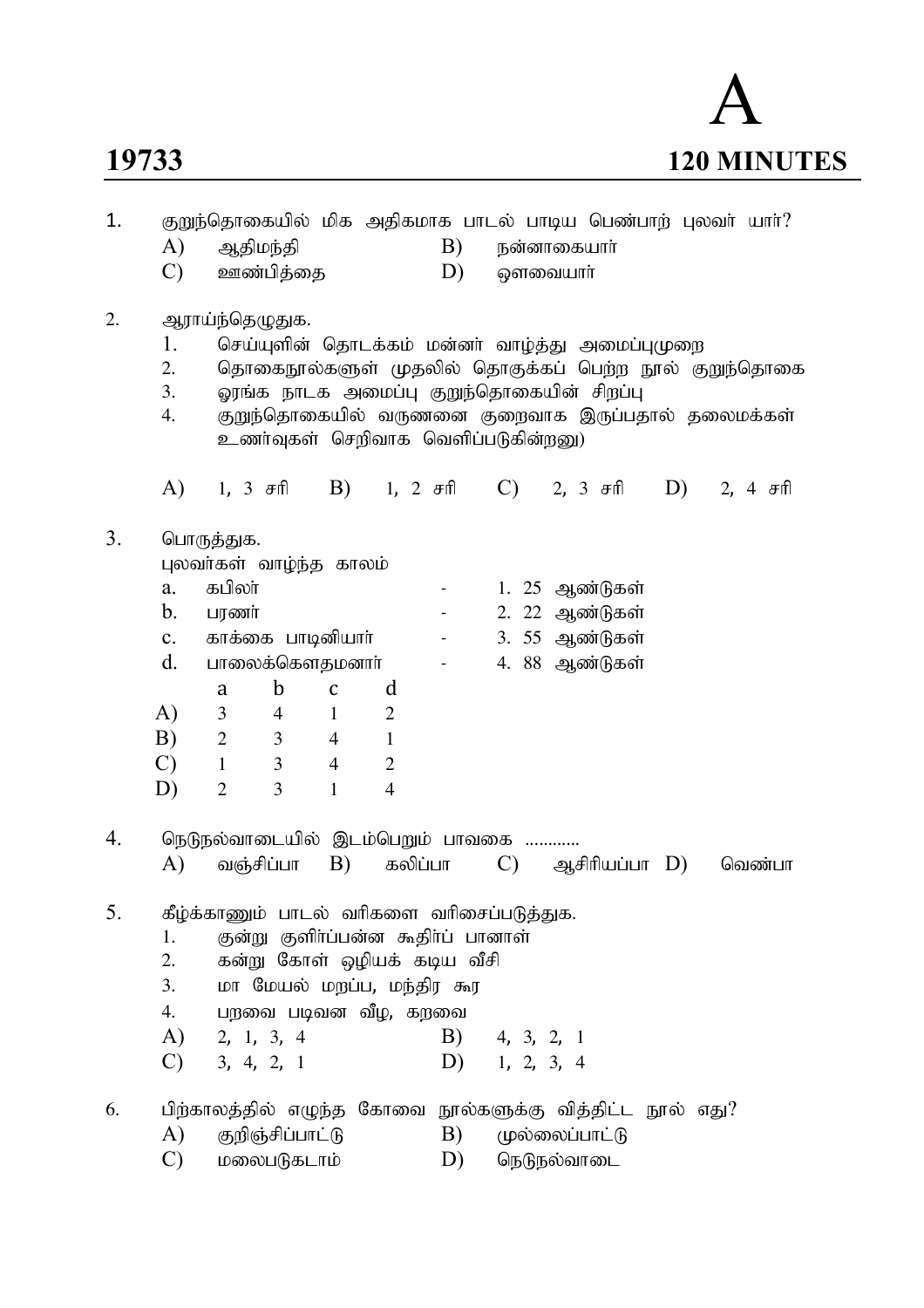| 7.  | குறிஞ்சிப்பாட்டில் 'உழுவை' என்பது எதைக் குறிக்கிறது? |                |                |                         |                                   |    |              |                     |                   |    |            |         |
|-----|------------------------------------------------------|----------------|----------------|-------------------------|-----------------------------------|----|--------------|---------------------|-------------------|----|------------|---------|
|     | A)                                                   | கரடி           |                | B)                      | யுானை                             |    |              | $\mathcal{C}$       | புலி              |    | D)         | சிங்கம் |
| 8.  |                                                      | பொருத்துக.     |                |                         |                                   |    |              |                     |                   |    |            |         |
|     | a.                                                   | அரில்          |                |                         |                                   | 1. | கிணறு        |                     |                   |    |            |         |
|     | $b_{\cdot}$                                          | பெற்றம்        |                |                         |                                   | 2. | குற்றம்      |                     |                   |    |            |         |
|     | $\mathbf{c}$ .                                       | கூத்து         |                |                         |                                   | 3. | $LDT(\beta)$ |                     |                   |    |            |         |
|     | d.                                                   | கூவல்          |                |                         | $\blacksquare$                    | 4. | நாடகம்       |                     |                   |    |            |         |
|     |                                                      | a              | $\mathbf b$    | $\mathsf C$             | d                                 |    |              |                     |                   |    |            |         |
|     | A)                                                   | $\overline{2}$ | 3              | $\overline{4}$          | $\mathbf{1}$                      |    |              |                     |                   |    |            |         |
|     | B)                                                   | $\overline{4}$ | 3              | $\mathbf{2}$            | $\mathbf{1}$                      |    |              |                     |                   |    |            |         |
|     | $\mathcal{C}$                                        | 3              | $\overline{4}$ | $\mathbf{1}$            | $\overline{2}$                    |    |              |                     |                   |    |            |         |
|     | D)                                                   | $\overline{2}$ | 1              | 3                       | $\overline{4}$                    |    |              |                     |                   |    |            |         |
| 9.  | கணக்காயர் என்பதன் பொருள் என்ன?                       |                |                |                         |                                   |    |              |                     |                   |    |            |         |
|     | A)                                                   |                |                |                         | விருந்தினர், B) நூலாய்ந்தவர்,     |    |              | $\mathbf{C}$        | அரசர்,            |    | D)         | புலவா்  |
| 10. |                                                      |                |                |                         | பாடல் வரிகளை வரிசைப்படுத்துக.     |    |              |                     |                   |    |            |         |
|     | 1.                                                   |                |                |                         | குடி ஓம்ப வல்லான் அரசன் வடு இன்றி |    |              |                     |                   |    |            |         |
|     | 2.                                                   |                |                |                         | மாண்ட குணத்தான் தவசி – என மூவர்   |    |              |                     |                   |    |            |         |
|     | 3.                                                   |                |                |                         | சீலம் அறிவான் இளங்கிளை சாலக்      |    |              |                     |                   |    |            |         |
|     | 4.                                                   |                |                |                         | யாண்டும் பெறந்கு அரியாா்          |    |              |                     |                   |    |            |         |
|     | A)                                                   |                | 4, 2, 1, 3     |                         | B) 2, 1, 3, 4 C)                  |    |              |                     | 2, 1, 4, 3        | D) | 3, 1, 2, 4 |         |
| 11. |                                                      | பொருத்துக.     |                |                         |                                   |    |              |                     |                   |    |            |         |
|     | a.                                                   |                | இல்வாழ்க்கை    |                         |                                   |    | 1.           | சிறப்பும் செல்வமும் |                   |    |            |         |
|     | b.                                                   |                |                | அறன் வலியுறுத்தல்       |                                   |    | 2.           |                     | விருந்தோம்பல்     |    |            |         |
|     | $\mathbf{c}$ .                                       |                | வான்சிறப்பு    |                         |                                   |    | 3.           |                     | குழந்தைச் செல்வம் |    |            |         |
|     | d.                                                   |                | மக்கட்பேறு     |                         |                                   |    | 4.           | மழை                 |                   |    |            |         |
|     |                                                      | a              | $\mathbf b$    | $\mathbf C$             | d                                 |    |              |                     |                   |    |            |         |
|     | A)                                                   | 4,             | 3,             | 1,                      | $\mathbf{2}$                      |    |              |                     |                   |    |            |         |
|     | B)                                                   |                | 2, 1,          | 4,                      | $\mathfrak{Z}$                    |    |              |                     |                   |    |            |         |
|     | $\mathcal{C}$                                        |                | 3, 1,          | 4,                      | $\sqrt{2}$                        |    |              |                     |                   |    |            |         |
|     | D)                                                   | 3,             | 1,             | 2,                      | $\overline{4}$                    |    |              |                     |                   |    |            |         |
| 12. |                                                      |                |                |                         | இயல்பினான்  வாழ்பவன் என்பான்      |    |              |                     |                   |    |            |         |
|     |                                                      |                |                | முயல்வாருள் எல்லாம் தலை |                                   | B) |              |                     |                   |    |            |         |
|     | A)                                                   | அறவாழ்க்கை     |                |                         |                                   |    |              | இல்வாழ்க்கை         |                   |    |            |         |
|     | $\mathcal{C}$                                        | துறவறம்        |                |                         |                                   | D) |              | புறவாழ்க்கை         |                   |    |            |         |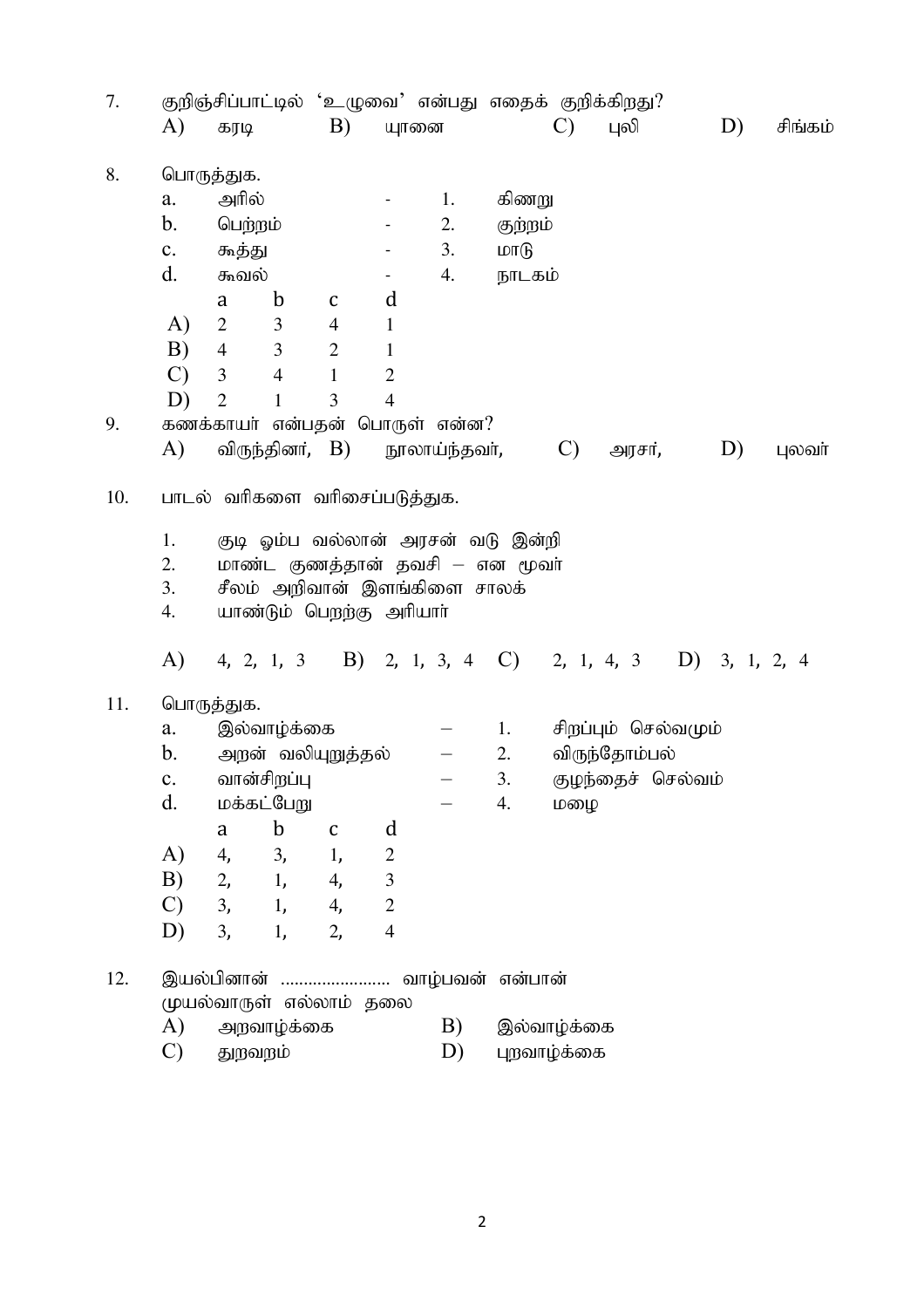- 13. ஆராய்ந்தெழுதுக
	- 1. தோடுடைய செவியன் எனத் தொடங்கும் பாடலை திருநாவுக்கரசர் பாடினார்.
	- 2. ஞானசம்பந்தர் திருநெல்வாயில் அரத்துறை சென்றபோது இறைவனின்
	- அருளால் முத்துபல்லக்கு முத்துக்குடை முத்துச்சின்னம் இவற்றை பெற்றார்.
	- 3. திருஞானசம்பந்தருக்கு நம்பியாண்டார் நம்பியின் மகளை மணம் பேசினர்.
	- 4. திருஞானசம்பந்தா் 'திருநீற்று பதிகம் பாடினாா்.

A) 1, 2  $\pi$ ft B) 1, 3  $\pi$ ft C) 2,3,4  $\pi$ ft D) அனைக்கும் சரி  $14.$  பாண்டிய மன்னனின் வெப்புநோயை குணமடையச் செய்தவர் யார்?  $A$ ) சுந்தரர்,  $B$ ) திருநாவுக்கரசர்,  $\overline{C}$ ) கானசம்பந்கர்,  $\overline{D}$ ) பட்டிணக்கார் 15. நுதலிடைக் கண் கொண்டவன் யார்? A) சிவபெருமான், B) திருமால், C) பிரம்மன், D) முருகன் 16. கோலியாத்தின் இடி சொல்லுக்கும், மின் பல்லுக்கும் உவமையாக தேம்பாவணி சுட்டுவகு எகு?  $(A)$  கரியமேகம்,  $B$ ) கரியகூந்தல்,  $(C)$  இமயமலை,  $(D)$  எரிமலை  $17.$  சிலப்பதிகாரம் கூறும் ஆயமகளின் குலதெய்வம் எது? A) கணபதி, B) முருகன், C) கண்ணன், D) சிவன் 18. வரிசைப்படுத்துக. A) காட்சிப்படலம், ஊர்தேடு படலம், கடல்தாவு படலம், உருக்காட்டு படலம்  $B$ ) – கடல்தாவ படலம், ஊர்தேடு படலம் காட்சிப்படலம் உருக்காட்டு படலம்  $C$ ) உளர்தேடு படலம், கடல்தாவு படலம், உருக்காட்டு படலம், காட்சிப்படலம்  $D$ ) – கடல்தாவு படலம், உருக்காட்டு படலம், காட்சிப்படலம், ஊர்தேடு படலம் 19. ஆராய்ந்தெமுதுக. 1. சீறாப்புராணம் எழுத உமறுப்புலவருக்கு உதவியவா் வள்ளல் சீதக்காதி 2. சீறத் என்பது அரபுச்சொல் 3. இந்நூல் இரண்டு காண்டங்களை உடையகு 4. சீறாப்புராணம் முற்றுப்பெற வள்ளல் அபுல்காசிம் மரைக்காயா் உதவினாா். A) 1, 3 சரி B) 2, 3 சரி C) 1, 2, 3 சரி D) 1, 2, 4 சரி 20. சூடிக்கொடுத்த சுடர்க்கொடி .............  $A$ ) கிருமழிசை ஆழ்வார்,  $B$ ) ஆண்டாள்,  $(C)$  திருமங்கையாம்வார்,  $(D)$  கரைக்கால் அம்மையார்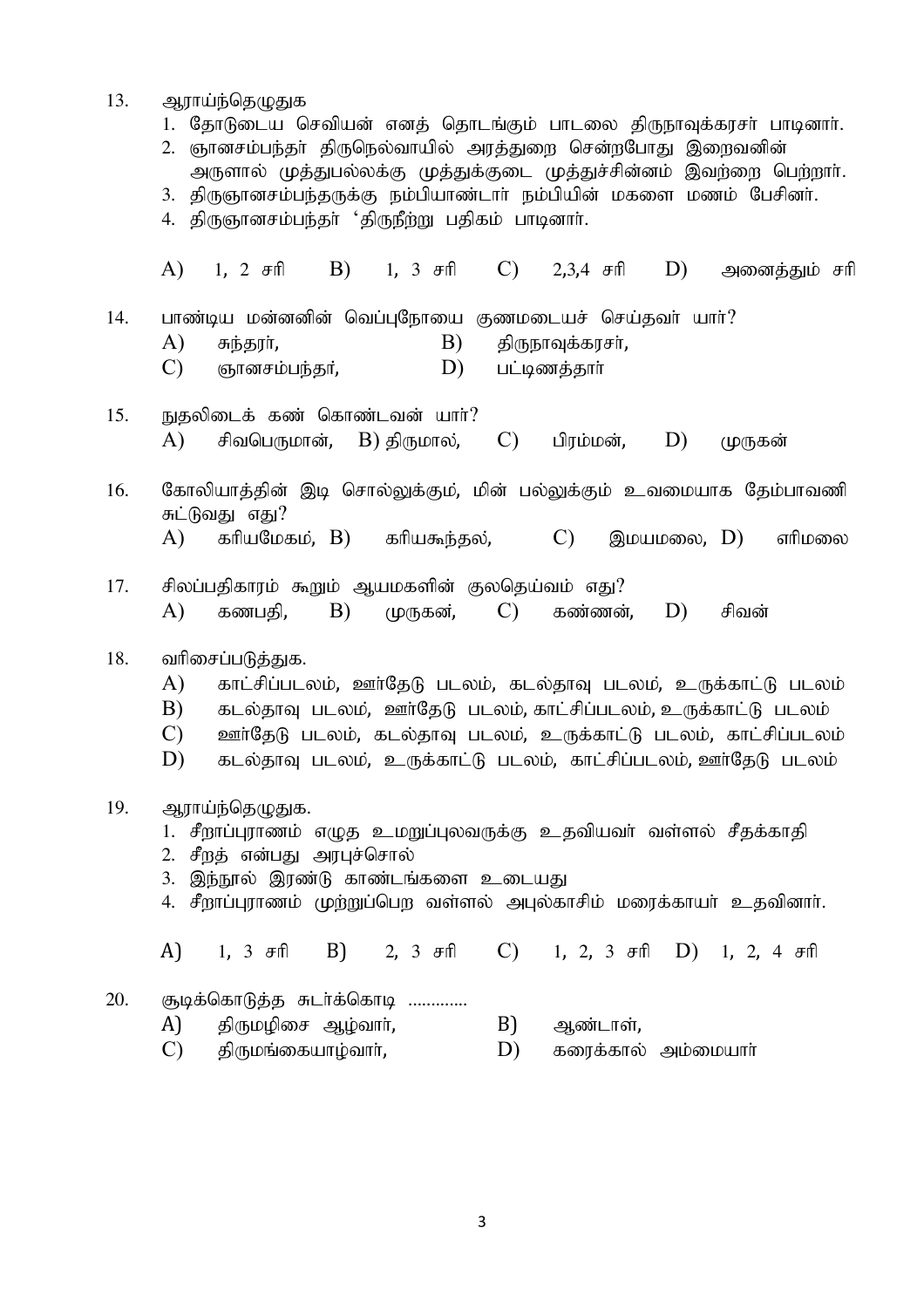- 21. பொருத்துக. a. விதிமுறை திறனாய்வு  $-$  1. Descriptive Criticism  $b.$  விளக்கமுறைத் திறனாய்வு — 2. Historical criticism c. மதிப்பீட்டுமுறைத் திறனாய்வு  $-$  3. Inductive Criticism  $d.$  all automing integration  $\alpha$  is equal to the criticism of  $\alpha$ . a b c d A) 3, 2, 4, 1 B) 3, 1, 4, 2 C) 2, 3, 4, 1 D) 4, 3, 2, 1 22. சமுதாயத்தில் இதற்கு முன் தோன்றியுள்ள இலக்கிய மரபுகளை அடிப்படையாகக் கொண்டு இலக்கியங்களை ஆராயும் திறனாய்வு எது? A) முருகியல் திறனாய்வு,  $B$ ) செலுத்துநிலைத் திறனாய்வு,  $C$ ) மரபுவழித் திறனாய்வு,  $D$ ) வரலாற்றுமுறைத் திறனாய்வு 23. 'Criticism' என்னும் சொல் எந்த மொழிச் சொல்லில் இருந்து உருவானது?  $A$ ) அங்கிலம்,  $B$ ) வங்காளம்,  $C$ ) பாலி,  $D$ ) கிரேக்கம் 24. ஆராய்ந்தெழுதுக. 1. இலக்கியங்களில் பொதிந்துள்ள பொதுதன்மையினைக் கண்டரிவது விளக்கமுளைக் கிறனாய்வு 2. இலக்கியப்படைப்பை மர்ளொரு இலக்கியப் படைப்போடு ஒப்பிடுவது ஒப்பீட்டுமுறைத் திறனாய்வு 3. இலக்கியம் படைக்கப்பட்ட காலத்தை ஒட்டி ஆராய்வது வரலாற்றுமுறைத் திறனாய்வாகும். 4. இலக்கியப் படைப்பின் தரத்தை மதிப்பீடு செய்வது முடிபுமுறைத் திறனாய்வு A) 1, 2  $\pi$ fi B) 2, 3  $\pi$ fi C) 3, 4  $\pi$ fi D) 2, 4  $\pi$ fi  $25.$  ஓப்பிலக்கிய அறிமுகம் என்னும் நூலின் ஆசிரியா் யாா் $?$  $A$ ) தமிழண்ணல்  $B$ ) க.கைலாசபதி  $(C)$  . (மு.வ  $(D)$  வ.சுப.மாணிக்கம் 26. இடைநா இடை அண்ணத்தைத் தொடப் பிறக்கும் ஒலிகள் A) ட,னை B) க,ங C) ச,ஞ, D) ப,ம 27. வரிசைப்படுத்துக. A) Mj ;jp kuk ;, fy ;Yk ; fhLk ;, Cikad;, XLk ; tuyhW B) Mj ;jp kuk,; XLk ; tuyhW, Cikad;, fy;Yk ; fhLk ;  $C$ ) உளமையன், ஒடும் வரலாறு, ஆத்தி மரம், கல்லும் காடும்  $D$ ) – கல்லும் காடும், ஊமையன், ஒடும் வரலாறு, ஆத்தி மரம்
- $28.$  (மல்லைத்திணைக்குப் புறனான புறத்திணை எது? A) வஞ்சி B) உழிஞை C) தும்பை D) வாகை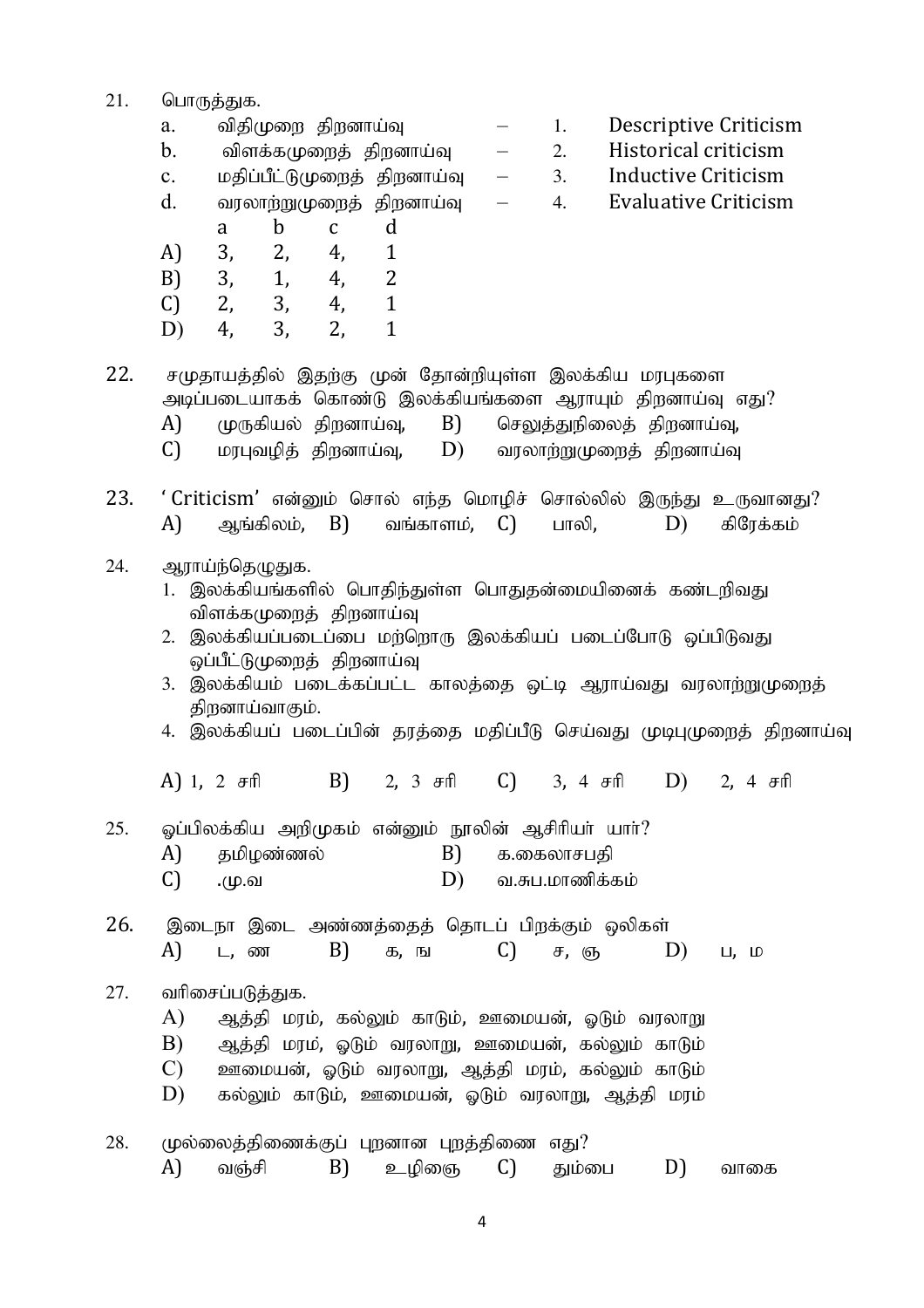| 29. | பொருத்துக.                                                                             |                                  |                    |    |                |                                          |                                |                                                     |    |                                                       |  |  |  |
|-----|----------------------------------------------------------------------------------------|----------------------------------|--------------------|----|----------------|------------------------------------------|--------------------------------|-----------------------------------------------------|----|-------------------------------------------------------|--|--|--|
|     | a.                                                                                     |                                  | குயில்பாட்டு       |    |                |                                          | 1.                             | சிற்பி                                              |    |                                                       |  |  |  |
|     | $\mathbf b$ .                                                                          |                                  | ஒரு கிராமத்து நதி  |    |                | $\frac{1}{2}$ and $\frac{1}{2}$          | 2.                             | பாரதிதாசன்                                          |    |                                                       |  |  |  |
|     | $\mathbf{c}$ .                                                                         | ஆலாபனை                           |                    |    |                |                                          | 3.                             | பாரதியாா்                                           |    |                                                       |  |  |  |
|     | d.                                                                                     |                                  | தமிழச்சியின் கத்தி |    |                |                                          | 4.                             | அப்துல் ரகுமான்                                     |    |                                                       |  |  |  |
|     |                                                                                        | a,                               | $\mathbf{b}$ ,     | C, | d              |                                          |                                |                                                     |    |                                                       |  |  |  |
|     | A)                                                                                     | 4,                               | 1,                 | 3, | 2              |                                          |                                |                                                     |    |                                                       |  |  |  |
|     | B)                                                                                     | 3, 1,                            |                    | 4, | $\overline{2}$ |                                          |                                |                                                     |    |                                                       |  |  |  |
|     | $\mathcal{C}$ )                                                                        |                                  | 2, 3, 4,           |    | $\mathbf{1}$   |                                          |                                |                                                     |    |                                                       |  |  |  |
|     | D)                                                                                     | 4,                               | 3,                 | 1, | 2              |                                          |                                |                                                     |    |                                                       |  |  |  |
|     |                                                                                        |                                  |                    |    |                |                                          |                                |                                                     |    |                                                       |  |  |  |
| 30. |                                                                                        | வஞ்சிப்பாவிற்குரிய ஓசை எது?      |                    |    |                |                                          |                                |                                                     |    |                                                       |  |  |  |
|     | A)                                                                                     | துள்ளல் ஓசை<br>அகவல் ஓசை         |                    |    |                |                                          | B)<br>தூங்கல் ஓசை<br>செப்பலோசை |                                                     |    |                                                       |  |  |  |
|     | C)                                                                                     |                                  |                    |    |                | D)                                       |                                |                                                     |    |                                                       |  |  |  |
| 31. |                                                                                        | ஆராய்ந்தெழுதுக.                  |                    |    |                |                                          |                                |                                                     |    |                                                       |  |  |  |
|     |                                                                                        |                                  |                    |    |                |                                          |                                |                                                     |    |                                                       |  |  |  |
|     | அப்துல்கலாம் பிறந்த ஊர் காயல்பட்டணம்<br>2. அக்கினி சிறகுகள் ஏவுகணையை மையமாகக் கொண்டது. |                                  |                    |    |                |                                          |                                |                                                     |    |                                                       |  |  |  |
|     | 3. 31 ஆங்கில எழுத்துக்களைக் கொண்டது அப்துல் கலாமின் முழுபெயா்                          |                                  |                    |    |                |                                          |                                |                                                     |    |                                                       |  |  |  |
|     | 4. தும்பா ராக்கெட் தளத்தில் முக்கிய பொறுப்பிலிருந்தாா்                                 |                                  |                    |    |                |                                          |                                |                                                     |    |                                                       |  |  |  |
|     |                                                                                        |                                  |                    |    |                |                                          |                                | A) 1, 2 சரி B) 2, 3 சரி C) 2,3,4 சரி D)             |    | அனைத்தும் சரி                                         |  |  |  |
| 32. |                                                                                        |                                  |                    |    |                | "அடித்தளிா்" இதில் வரும் அணி எது?        |                                |                                                     |    |                                                       |  |  |  |
|     |                                                                                        |                                  | உவமை அணி           |    |                |                                          |                                | உருவக அணி                                           |    |                                                       |  |  |  |
|     | A)                                                                                     |                                  |                    |    |                | B)                                       | ஒட்டணி                         |                                                     |    |                                                       |  |  |  |
|     | C)                                                                                     | ஏதுவணி                           |                    |    |                | D)                                       |                                |                                                     |    |                                                       |  |  |  |
| 33. |                                                                                        |                                  |                    |    |                | மாற்றிலக்கணக் கோட்பாட்டை உருவாக்கியவர்   |                                |                                                     |    |                                                       |  |  |  |
|     | A)                                                                                     | சசூர்                            |                    | B) |                |                                          |                                | கால்டுவெல் C) சோம்ஸ்கி                              | D) | பைக்                                                  |  |  |  |
|     |                                                                                        |                                  |                    |    |                |                                          |                                |                                                     |    |                                                       |  |  |  |
| 34. |                                                                                        | நடு திராவிட மொழி எது?            |                    |    |                |                                          |                                |                                                     |    |                                                       |  |  |  |
|     | A)                                                                                     |                                  |                    |    |                | கொலாமி B) துளு                           | C)                             | குருக் D)                                           |    | பிராகூயி                                              |  |  |  |
|     |                                                                                        |                                  |                    |    |                |                                          |                                |                                                     |    |                                                       |  |  |  |
| 35. | ஆராய்ந்தெழுதுக.<br>1. ஒரு கிராமத்து நதி என்னும் கவிதை ஆத்துப் பொள்ளாச்சி கிராமத்தை     |                                  |                    |    |                |                                          |                                |                                                     |    |                                                       |  |  |  |
|     |                                                                                        |                                  |                    |    |                | மையமாகக் கொண்டு எழுதப்பட்டது.            |                                |                                                     |    |                                                       |  |  |  |
|     |                                                                                        | 2. மதுரை மாவட்டத்தைச் சார்ந்தது. |                    |    |                |                                          |                                |                                                     |    |                                                       |  |  |  |
|     |                                                                                        |                                  |                    |    |                | 3. இதன் ஆசிரியர் சிற்பி பாலசுப்பிரமணியம் |                                |                                                     |    |                                                       |  |  |  |
|     |                                                                                        |                                  |                    |    |                |                                          |                                | 4. இந்நூலுக்கு சாகித்ய அகாடமி விருது கிடைத்துள்ளது. |    |                                                       |  |  |  |
|     |                                                                                        |                                  |                    |    |                |                                          |                                |                                                     |    |                                                       |  |  |  |
|     |                                                                                        |                                  |                    |    |                |                                          |                                |                                                     |    | A) 1, 2 சரி B) 1, 4 சரி C) 1,3,4 சரி D) அனைத்தும் சரி |  |  |  |
|     |                                                                                        |                                  |                    |    |                |                                          |                                |                                                     |    |                                                       |  |  |  |
| 36. |                                                                                        |                                  |                    |    |                | குருடன் என்பது  பெயராகும்                |                                |                                                     |    |                                                       |  |  |  |
|     | A)                                                                                     |                                  | சினைப்பெயர்        |    |                | B)                                       | இயற்பெயா்                      |                                                     |    |                                                       |  |  |  |
|     | C)                                                                                     | முதற்பெயா்                       |                    |    |                | D)                                       |                                | விரவுப்பெயா்                                        |    |                                                       |  |  |  |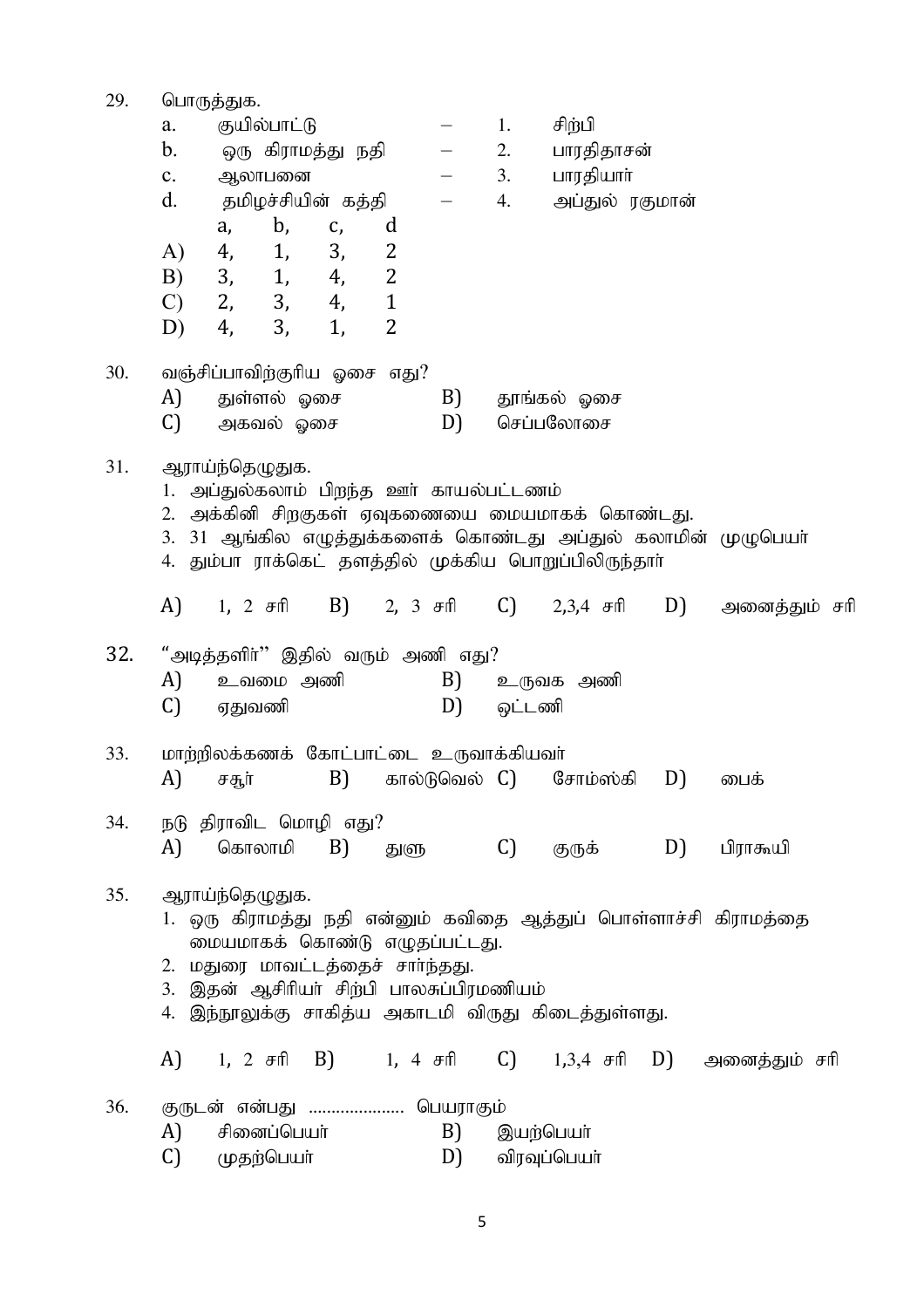| 37. | திவாகர நிகண்டு எத்தனைத் தொகுதிகளைக் கொண்டது? |                                                                |    |                |                                                           |               |                                                                |    |                                                              |  |  |
|-----|----------------------------------------------|----------------------------------------------------------------|----|----------------|-----------------------------------------------------------|---------------|----------------------------------------------------------------|----|--------------------------------------------------------------|--|--|
|     | A)                                           | 13                                                             | B) | 11             |                                                           | $\mathcal{C}$ | 10                                                             | D) | 12                                                           |  |  |
|     |                                              |                                                                |    |                |                                                           |               |                                                                |    |                                                              |  |  |
| 38. |                                              | பொருத்துக.                                                     |    |                |                                                           |               |                                                                |    |                                                              |  |  |
|     | a.                                           | மு.வ                                                           |    |                | $\sim 100$                                                | 1.            | இயற்கைப் பாட்டு                                                |    |                                                              |  |  |
|     | $\mathbf{b}$ .                               | வ.சுப.மாணிக்கம்                                                |    |                | $\omega_{\rm{max}}$ and $\omega_{\rm{max}}$               | 2.            | தமிழ் வீரயுகப் பாடல்                                           |    |                                                              |  |  |
|     | c.                                           | க.கைலாசபதி                                                     |    |                | $\bullet$ - $\bullet$ - $\bullet$ - $\bullet$ - $\bullet$ | 3.            | இயற்கைப்புனைவு                                                 |    |                                                              |  |  |
|     | $d_{\cdot}$                                  | தனிநாயக அடிகளாா்                                               |    |                | $\sigma_{\rm{max}}$ and $\sigma_{\rm{max}}$               | 4.            | தமிழ்க்காதல்                                                   |    |                                                              |  |  |
|     |                                              | b,<br>a,                                                       | C, | d              |                                                           |               |                                                                |    |                                                              |  |  |
|     | A)                                           | 2, 3, 4,                                                       |    | $\mathbf{1}$   |                                                           |               |                                                                |    |                                                              |  |  |
|     | B)                                           | 3, 1, 4,                                                       |    | $\mathfrak{2}$ |                                                           |               |                                                                |    |                                                              |  |  |
|     | $\mathcal{C}$                                | 3, 2, 4,                                                       |    | $\mathbf{1}$   |                                                           |               |                                                                |    |                                                              |  |  |
|     | D)                                           | 4, 2,<br>3,                                                    |    | $\mathbf{1}$   |                                                           |               |                                                                |    |                                                              |  |  |
| 39. |                                              | வரிசைப்படுத்துக.                                               |    |                |                                                           |               |                                                                |    |                                                              |  |  |
|     | A)                                           | அம்புலிப் பருவம், முத்தப்பருவம், தாலப்பருவம், செங்கீரைப்பருவம் |    |                |                                                           |               |                                                                |    |                                                              |  |  |
|     | B)                                           |                                                                |    |                |                                                           |               | செங்கீரைப்பருவம், தாலப்பருவம், முத்தப்பருவம், அம்புலிப் பருவம் |    |                                                              |  |  |
|     | $\mathcal{C}$                                |                                                                |    |                |                                                           |               | முத்தப்பருவம், தாலப்பருவம், செங்கீரைப்பருவம், அம்புலிப் பருவம் |    |                                                              |  |  |
|     | D)                                           |                                                                |    |                |                                                           |               | தாலப்பருவம், செங்கீரைப்பருவம், அம்புலிப் பருவம், முத்தப்பருவம் |    |                                                              |  |  |
|     |                                              |                                                                |    |                |                                                           |               |                                                                |    |                                                              |  |  |
| 40. |                                              | ஒன்றை வேறொன்றாகச் சிந்தித்துச் சொல்வது  அணியாகும்              |    |                |                                                           |               |                                                                |    |                                                              |  |  |
|     | A)                                           | உருவக அணி,                                                     |    |                | B)                                                        |               | உவமை அணி,                                                      |    |                                                              |  |  |
|     | C)                                           | தற்குறிப்பேற்றவணி, D)                                          |    |                |                                                           |               | அதிசயவணி                                                       |    |                                                              |  |  |
|     |                                              |                                                                |    |                |                                                           |               |                                                                |    |                                                              |  |  |
| 41. |                                              |                                                                |    |                |                                                           |               |                                                                |    | இஸ்லாமிய வட்டார வழக்குகளைப் பயன்படுத்தி நாவல்களைப் படைப்பவர் |  |  |
|     | A)                                           | அப்துல் ரகுமான்,                                               |    |                | B)                                                        |               | தோப்பில் முகமது மீரான்,                                        |    |                                                              |  |  |
|     | C)                                           | கண்ணதாசன்,                                                     |    |                | D)                                                        | வாலி          |                                                                |    |                                                              |  |  |
| 42. |                                              | பொருள் தரும் மிகச்சிறிய ஒலிக் கூறு                             |    |                |                                                           |               |                                                                |    |                                                              |  |  |
|     | A)                                           |                                                                |    |                |                                                           |               | ஒலியன் B) உருபன் C) .பொருளன் D) தொடரன்                         |    |                                                              |  |  |
| 43. |                                              | ஆராய்ந்தெழுதுக.                                                |    |                |                                                           |               |                                                                |    |                                                              |  |  |
|     | 1.                                           | கலம்பகம் என்பதற்கு கலவை என்பது பொருள்                          |    |                |                                                           |               |                                                                |    |                                                              |  |  |
|     | 2.                                           |                                                                |    |                |                                                           |               | நந்திவா்ம பல்லவனைத் தலைவனாகக் கொண்டு பாடப்பட்டது.              |    |                                                              |  |  |
|     | 3.                                           | கலம்பக உறுப்புகள் 13                                           |    |                |                                                           |               |                                                                |    |                                                              |  |  |
|     | 4.                                           | ஐஞ்சிறு காப்பியங்களில் ஒன்று                                   |    |                |                                                           |               |                                                                |    |                                                              |  |  |
|     |                                              |                                                                |    |                |                                                           |               |                                                                |    |                                                              |  |  |
|     |                                              | A) 1, 2 சரி B) 2, 3 சரி C) 3, 4 சரி D) 3, 1 சரி                |    |                |                                                           |               |                                                                |    |                                                              |  |  |
| 44. |                                              | திவாகர நிகண்டின் காலம்  ஆகும்                                  |    |                |                                                           |               |                                                                |    |                                                              |  |  |
|     | A)                                           |                                                                |    |                |                                                           |               | 9 ஆம் நூற்றாண்டு,      B)    13 ஆம் நூற்றாண்டு,                |    |                                                              |  |  |
|     | C)                                           |                                                                |    |                |                                                           |               | 11 ஆம் நூற்றாண்டு, $D$ ) 12 ஆம் நூற்றாண்டு                     |    |                                                              |  |  |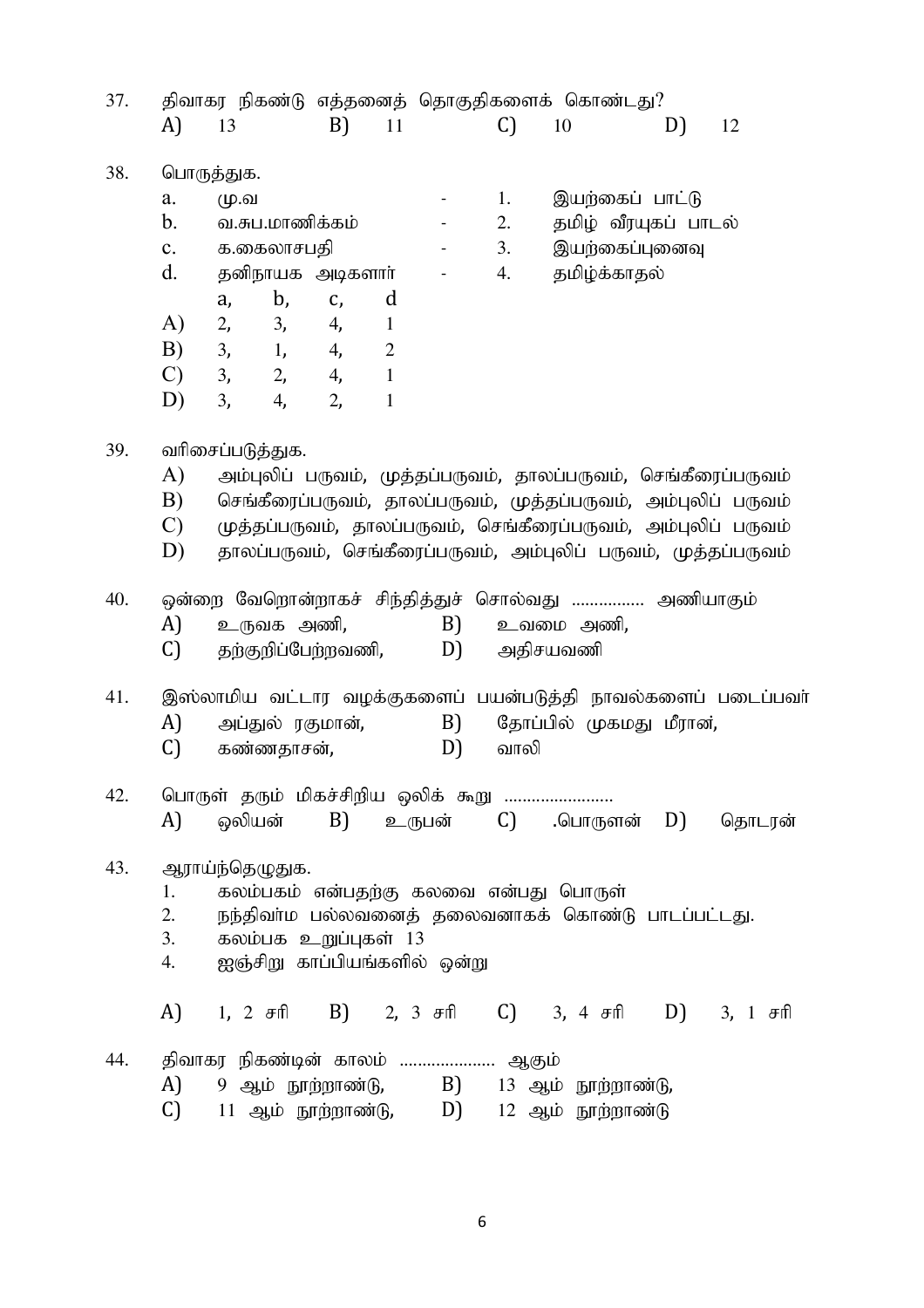- 45. பொருத்துக.
	- வேய்புரைபணைத் தோள்  $a$ .
	- $\mathbf{b}$ . கண்வண்டு
	- $\mathbf{c}$ . பெயா்பொருள் பெற்று வருதல்
	- முன்வந்த சொல்லே பின்னும் வருதல் 4.  $\mathbf{d}$ .
	- $\mathbf{b}$ .  $\mathbf d$  $a_{\iota}$  $C,$
	- $A)$  $2,$  $1.$  $\overline{4}$ ,  $\overline{3}$
	- $B)$  $3<sub>1</sub>$  $\overline{4}$ 2.  $1,$
	- $\mathcal{C}$  $2,$  $3<sub>r</sub>$  $\overline{4}$ ,  $\mathbf{1}$
	- D)  $2,$  $\overline{4}$ 3, 1,
- $-1$ . உருவகவணி
- $-2$ . உவமை அணி
- பின்வருநிலையணி  $-3.$ 
	- தற்குறிப்பேற்றம்

- சுப்பையன் என்னும் கதாப்பாத்திரம் இடம்பெறும் நாவல் .................. 46.
	- $\bf{A}$ ஒரு மா மரமும் கொஞ்சம் பறவைகளும்
	- $B)$ அளம்
	- $\mathcal{C}$ சாய்வுநாற்காலி
	- மாணிக்கம்  $D)$

#### பொருத்துக 47.

| ישµפשייִיישי   |    |                     |                        |
|----------------|----|---------------------|------------------------|
| a. g           |    |                     | — 1. இரண்டாம் வேற்றுமை |
| <b>b</b> . ஆல் |    | — 2. ஏழாம் வேற்றுமை |                        |
| $C.$ $(5)$     |    |                     | – 3. மூன்றாம் வேற்றுமை |
| d. கண்         |    |                     | – 4. நான்காம் வேற்றுமை |
| a,             | b, | d<br>C,             |                        |
| A)<br>1,       | 3, | 2<br>4,             |                        |
| B)<br>2,       | 3, | 4,                  |                        |
| 3,             | 2, | 1,                  |                        |

#### தமிழில் தோன்றிய முதல் செய்யுள் நாடகம் எது? 48.

 $\overline{4}$ .

மனோன்மணீயம்  $A$  $B$ ) ஔவை  $\mathcal{C}$ ஓர் இரவு D) இந்திரகுமாரி

 $\overline{2}$ 

- வடமொழி தமிழ்மொழி இரண்டையும் பல இடங்களில் ஒப்பீடு செய்து கூறியவா் 49.  $unir?$ 
	- $A$ உ.வே.சா  $B$ ) நன்றாலாா்  $\mathcal{C}$ தொல்காப்பியர் D) க.கைலாசபதி

 $\mathbf{r}$ 

#### 50. பொருத்துக.

 $D)$ 

3,

 $1<sub>1</sub>$ 

- வீரமாமுனிவா் a. 1.  $\overline{a}$ சிதம்பரநாத செட்டியா்  $h_{\alpha}$  $\overline{2}$ .  $\overline{a}$ பி.தங்கவேலு  $\mathbf{c}$ .  $\overline{3}$ .  $\overline{a}$
- $d$ . சுகுஸ்தா

|               | a, | b, | C, | d |
|---------------|----|----|----|---|
| A)            | 2, | 1, | 4, | 3 |
| B)            | 3, | 2, | 1, | 4 |
| $\mathcal{C}$ | 4, | 2, | 3, | 1 |
| D)            | 2, | 1, | 3, | 4 |

- இருமொழி அகராதி ஒருமொழி அகராதி காலமுறை அகராதி
- $4.$ பன்மொழி அகராதி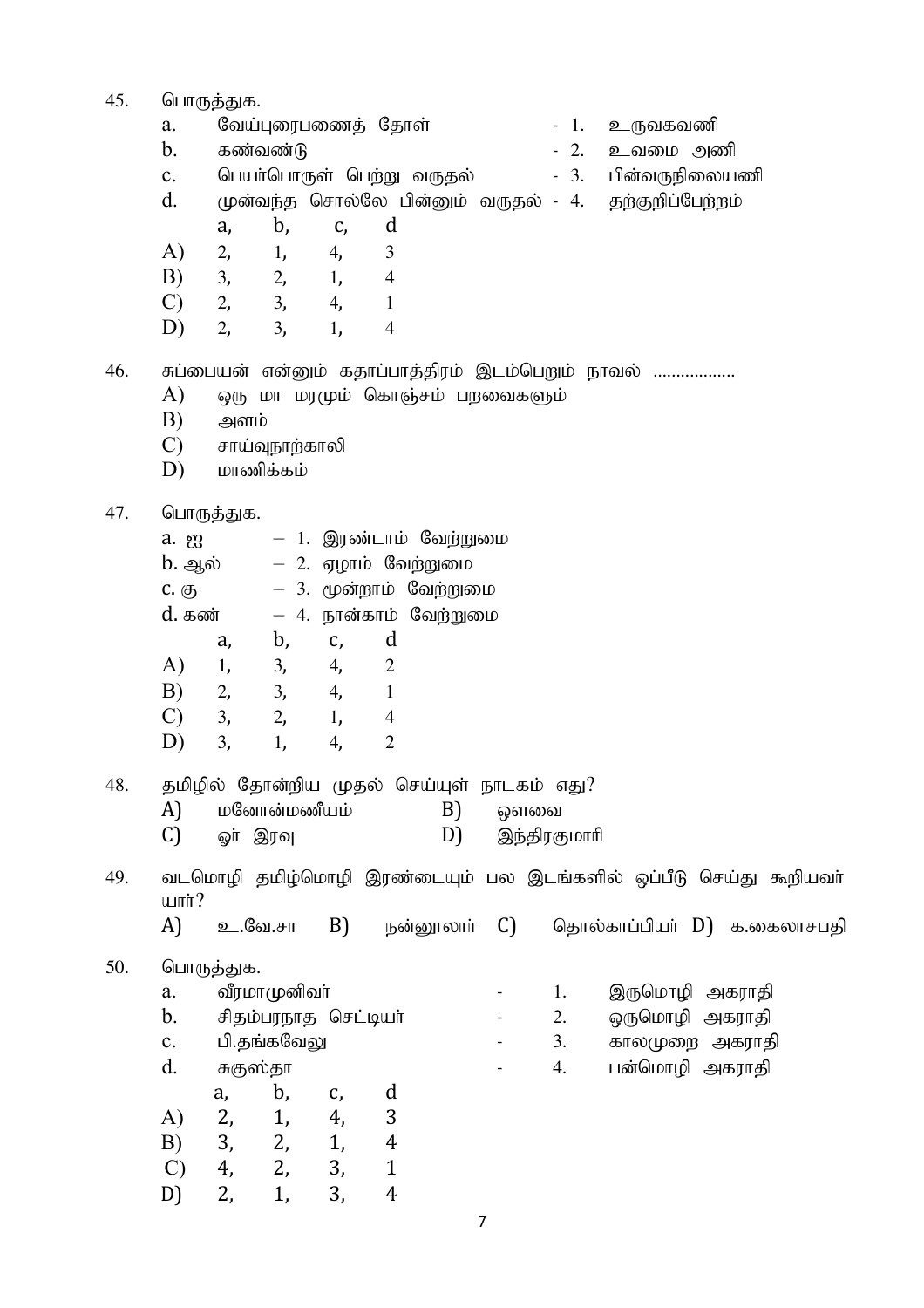| 51. | மனோன்மணியின் தோழியின் பெயர்<br>B) ராணி C) வைதேகி D)<br>A)<br>வாணி                                                                                                                                                                                              |          |                              |               | சீதை                    |  |
|-----|----------------------------------------------------------------------------------------------------------------------------------------------------------------------------------------------------------------------------------------------------------------|----------|------------------------------|---------------|-------------------------|--|
| 52. | ஆராய்ந்தெழுதுக.<br>1. மகத்துக்கை என்பதை மக+அத்து+கை எனப்பிரிக்கலாம்<br>2. குன்றக்குடி என்பதை குன்று +அக்கு+குடி எனப்பிரிக்கலாம்<br>3. உருபிற்கு என்பதை உருபு+இன்+கு எனப்பிரிக்கலாம்<br>4. பரணியாற் கொண்டான் என்பதை பரணி+ஆன்+கொண்டான் எனப்பிரிக்கலாம்           |          |                              |               |                         |  |
|     | A) 1, 3 சரி B) 1,2,3 சரி C) 2,4 சரி D) 2,3,4 சரி                                                                                                                                                                                                               |          |                              |               |                         |  |
| 53. | 'காதல் காதல் காதல்<br>காதல் போயின் சாதல்' என்று பாடியவர்<br>A)<br>பாரதியாா்<br>C) பாரதிதாசன்                                                                                                                                                                   | B)       | சிற்பி<br>D) அப்துல் ரகுமான் |               |                         |  |
| 54. | ஆராய்ந்தெழுதுக.<br>முல்லைக்குரிய பெரும்பொழுது கார்<br>1.<br>குறிஞ்சிக்குரிய பெரும்பெழுது முன்பனி<br>2.<br>3.<br>பாலைக்குரிய பெரும்பொழுது நன்பகல்<br>மருதத்திற்குரியப் பெரும்பொழுது எற்பாடு<br>4.<br>A) 1, 2 சரி B) 1, 2, 3 சரி C) 2, 3, 4 சரி D) அனைத்தும் சரி |          |                              |               |                         |  |
| 55. |                                                                                                                                                                                                                                                                |          |                              |               |                         |  |
|     | குற்றாலக் குறவஞ்சி குறிப்பிடும் மலை<br>A)<br>இமயமலை<br>$\mathcal{C}$<br>கைலாய மலை                                                                                                                                                                              | B)<br>D) | பொதிய மலை<br>திரிகூட மலை     |               |                         |  |
| 56. | சூடகம் என்பது<br>A)<br>கைவளை $B$<br>காலணி                                                                                                                                                                                                                      |          | C)                           | மூக்குத்தி D) | கம்மல்                  |  |
| 57. | ஆராய்ந்தெழுதுக.<br>1. தோடா தென்திராவிட மொழியாகும்<br>கோண்டி வடதிராவிட மொழியாகும்<br>2.<br>3. மால்தோ நடு திராவிட மொழியாகும்<br>4. கோண்டி நடுதிராவிட மொழியாகும்                                                                                                  |          |                              |               |                         |  |
|     | A) 1, 2 சரி B) 1, 3 சரி                                                                                                                                                                                                                                        |          |                              |               | C) 1, 4 சரி D) 3, 4 சரி |  |
| 58. | ஒரு மாமரமும் கொஞ்சம் பறவைகளும் என்னும் சிறுகதையில் இடம்பெற்றுள்ள<br>கதாபாத்திரத்தின் பெயர் என்ன?                                                                                                                                                               |          |                              |               |                         |  |
|     | A)<br>உலகநாதன் செட்டியா்<br>கோபலன்<br>C)                                                                                                                                                                                                                       | B)<br>D) | முருகன்<br>ராதா              |               |                         |  |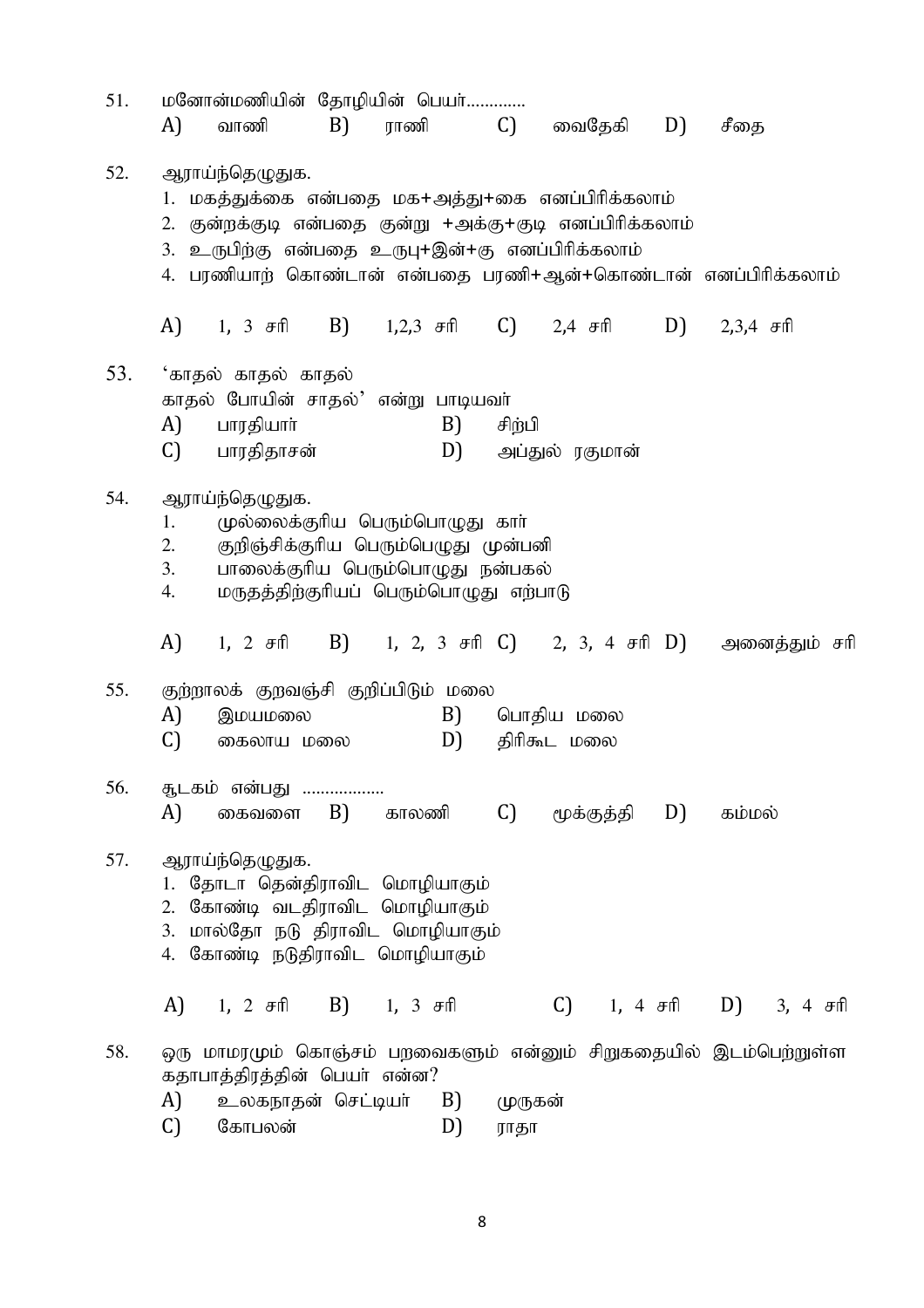| 59. | A)<br>B)<br>$\mathcal{C}$<br>D) | அடிமுறையை வரிசைப்படுத்துக.<br>குறளடி, சிந்தடி, நெடிலடி, அளவடி<br>குறளடி, சிந்தடி, அளவடி, நெடிலடி<br>சிந்தடி, குறளடி, நெடிலடி, அளவடி<br>சிந்தடி, நெடிலடி, அளவடி, குறளடி |                |                            |                |                                   |                                                                 |  |  |  |  |
|-----|---------------------------------|------------------------------------------------------------------------------------------------------------------------------------------------------------------------|----------------|----------------------------|----------------|-----------------------------------|-----------------------------------------------------------------|--|--|--|--|
| 60. |                                 |                                                                                                                                                                        |                |                            |                |                                   | 'எனதே கலைவளையும் என்னதே மன்னர்' என்னும் பாடல் வரி இடம்பெற்றுள்ள |  |  |  |  |
|     | நூல் எது?                       |                                                                                                                                                                        |                |                            |                |                                   |                                                                 |  |  |  |  |
|     | A)                              |                                                                                                                                                                        | நந்தி கலம்பகம் |                            |                | B)                                | மீனாட்சியம்மை பிள்ளைத்தமிழ்                                     |  |  |  |  |
|     | C)                              | பரணி                                                                                                                                                                   |                |                            |                | D)                                | குற்றால குறவஞ்சி                                                |  |  |  |  |
| 61. |                                 |                                                                                                                                                                        |                |                            |                | திணை அடிப்படையில் வரிசைப்படுத்துக |                                                                 |  |  |  |  |
|     | A)                              |                                                                                                                                                                        |                |                            |                |                                   | மாயோன், சேயோன், வேந்தனன், வருணன்                                |  |  |  |  |
|     | B)                              | சேயோன், மாயோன், வருணன், வேந்தன்                                                                                                                                        |                |                            |                |                                   |                                                                 |  |  |  |  |
|     | $\mathcal{C}$                   | வருணன், வேந்தன், சேயோன், மாயோன்                                                                                                                                        |                |                            |                |                                   |                                                                 |  |  |  |  |
|     | D)                              |                                                                                                                                                                        |                |                            |                |                                   | மாயோன், சேயோன், வருணன், வேந்தன்                                 |  |  |  |  |
| 62. |                                 |                                                                                                                                                                        |                |                            |                |                                   | காலந்தோறும் பெண் என்னும் நூலின் ஆசிரியர் யார்?                  |  |  |  |  |
|     | A)                              |                                                                                                                                                                        |                | இராஜம் கிருஷ்ணன்           |                | B)                                | சு.தமிழ்ச் செல்வி                                               |  |  |  |  |
|     | C)                              |                                                                                                                                                                        | இன்குலாப்      |                            |                | D)                                | சிற்பி                                                          |  |  |  |  |
| 63. |                                 | பொருத்துக.                                                                                                                                                             |                |                            |                |                                   |                                                                 |  |  |  |  |
|     | a.                              | தந்தை                                                                                                                                                                  |                |                            |                | 1.                                | சுந்தர முனிவா்                                                  |  |  |  |  |
|     | $\mathbf b$ .                   |                                                                                                                                                                        | ஞானதந்தை       |                            |                | 2.                                | புருஷோத்தமன்                                                    |  |  |  |  |
|     | $\mathbf{c}$ .                  | மந்திரி                                                                                                                                                                |                |                            |                | 3.                                | ஜீவகன்                                                          |  |  |  |  |
|     | $d_{\cdot}$                     | காதலன்                                                                                                                                                                 |                |                            | $\blacksquare$ | 4.                                | குடிலன்                                                         |  |  |  |  |
|     |                                 | a                                                                                                                                                                      | $\mathbf b$    | $\mathbf C$                | d              |                                   |                                                                 |  |  |  |  |
|     | $\bf{A}$                        | 3,                                                                                                                                                                     | 1,             | 4,                         | $\overline{2}$ |                                   |                                                                 |  |  |  |  |
|     | B)                              | 2,                                                                                                                                                                     | 1,             | 4,                         | 3              |                                   |                                                                 |  |  |  |  |
|     | $\mathcal{C}$                   |                                                                                                                                                                        |                | 4, 3, 1,                   | $\overline{2}$ |                                   |                                                                 |  |  |  |  |
|     | D)                              | 2,                                                                                                                                                                     | 3,             | 4,                         | $\mathbf{1}$   |                                   |                                                                 |  |  |  |  |
| 64. |                                 |                                                                                                                                                                        |                | அக்னிச் சிறகு எவ்வகை நூல்? |                |                                   |                                                                 |  |  |  |  |
|     | A)                              |                                                                                                                                                                        | ஆய்வு நூல்     |                            |                | B)                                | சுயசரிதம்                                                       |  |  |  |  |
|     | $\mathcal{C}$                   |                                                                                                                                                                        | வரலாற்று நூல்  |                            |                | D)                                | அறிவியல் நூல்                                                   |  |  |  |  |
| 65. | கால                             |                                                                                                                                                                        |                |                            |                | அடிப்படையில் வரிசைப்படுத்துக.     |                                                                 |  |  |  |  |
|     | A)                              |                                                                                                                                                                        |                |                            |                |                                   | மலையாளம், கன்னடம், தெலுங்கு, துளு                               |  |  |  |  |
|     | B)                              |                                                                                                                                                                        |                |                            |                |                                   | கன்னடம், மலையாளம், தெலுங்கு, துளு                               |  |  |  |  |
|     | $\mathcal{C}$                   |                                                                                                                                                                        |                |                            |                |                                   | தெலுங்கு, மலையாளம், துளு, கன்னடம்                               |  |  |  |  |
|     | D)                              |                                                                                                                                                                        |                |                            |                |                                   | துளு, மலையாளம், தெலுங்கு, கன்னடம்                               |  |  |  |  |
|     |                                 |                                                                                                                                                                        |                |                            |                |                                   |                                                                 |  |  |  |  |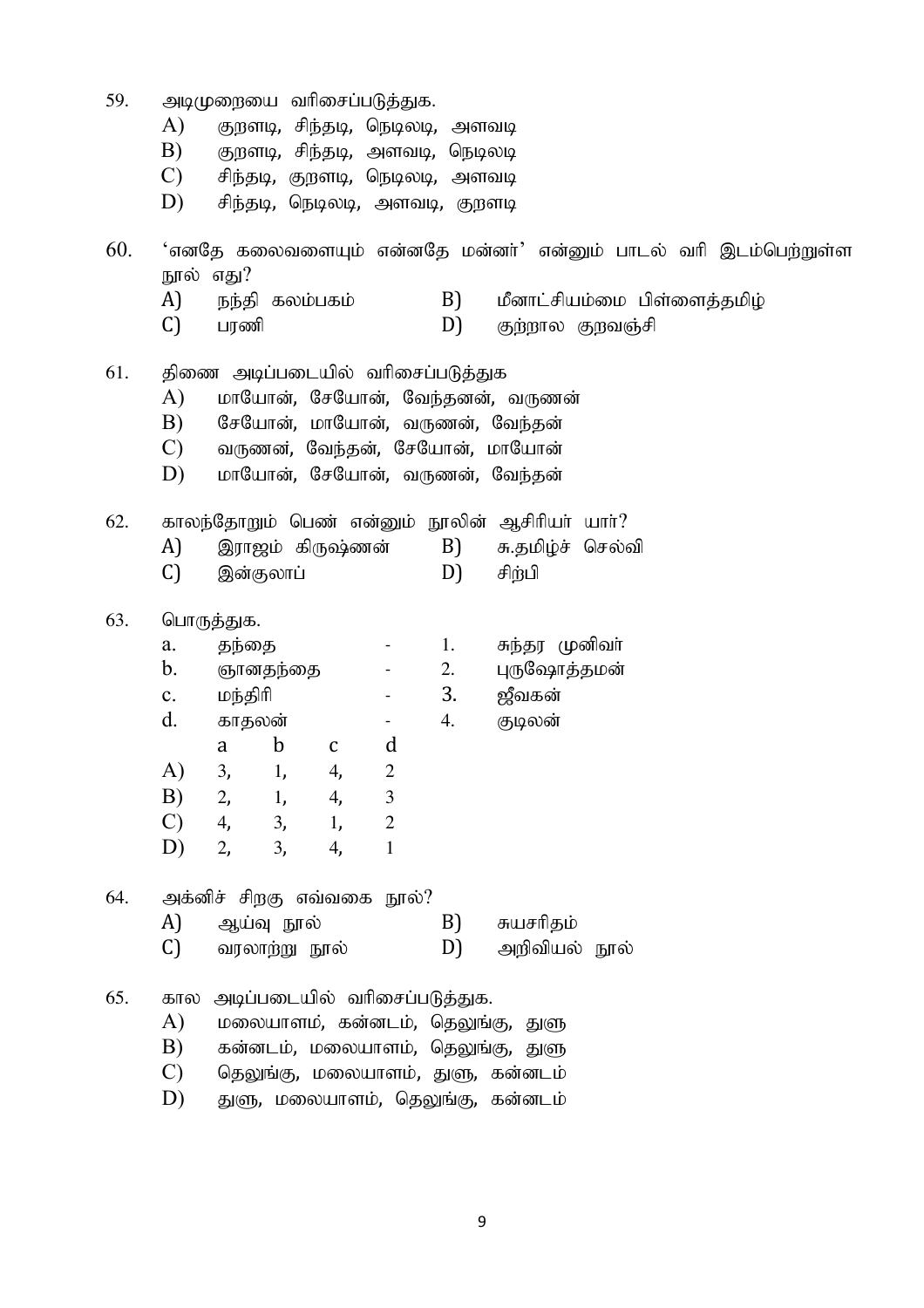| 66. | ஆராய்ந்தெழுதுக.<br>1. கூகை அலறினால் சாவு வரும்                                                                           |                                                                                         |                                  |    |                   |                    |    |                                                     |  |
|-----|--------------------------------------------------------------------------------------------------------------------------|-----------------------------------------------------------------------------------------|----------------------------------|----|-------------------|--------------------|----|-----------------------------------------------------|--|
|     | 2. காகம் கரைந்தால் விருந்தினா் வருவா்<br>3.                                                                              | சுப காரியங்கள் பேசும் போது விளக்கு அணைந்தால் நல்ல சகுனம்                                |                                  |    |                   |                    |    |                                                     |  |
|     | 4. தன்னை ஒருவா் நினைத்தால் தும்மல் வரும்.<br>A)<br>$1,2$ சரி                                                             | B)                                                                                      | $1,3$ சரி                        | C) | $2,3,4$ சரி $D$ ) |                    |    | $1,2,4$ சரி                                         |  |
| 67. | கிரியைகள், வேள்விகள் பற்றி கூறும் வேதம் எது?<br>A)<br>ரிக்                                                               | B)                                                                                      | யசூா்                            | C) | சாம               |                    | D) | அதர்வணம்                                            |  |
| 68. | பெருத்துக.                                                                                                               |                                                                                         |                                  |    |                   |                    |    |                                                     |  |
|     | a.                                                                                                                       | முதல் தலைமுறை கணினிகள்                                                                  |                                  |    | $-1.$             | டிரான்சிஸ்டர் 1960 |    |                                                     |  |
|     | $\mathbf b$ .<br>$\mathbf{c}$ .                                                                                          | இரண்டாம் தலைமுறை கணினிகள்<br>முன்றாம் தலைமுறை கணினிகள்                                  |                                  |    | $-2.$<br>$-3.$    | I.C 1966           |    | மைக்ரோ புரோஸா் 1975<br>இன்டிக்கிரேடட் சர்க்கியூட்ஸ் |  |
|     | d.                                                                                                                       | நான்காம் தலைமுறை கணினிகள்                                                               |                                  |    | $-4.$             |                    |    | மின்னணு வால்வு 1950                                 |  |
|     | a,                                                                                                                       | $\mathbf{b}$ ,<br>C,                                                                    | d                                |    |                   |                    |    |                                                     |  |
|     | A)                                                                                                                       | 3, 2, 4,                                                                                | $\mathbf{1}$                     |    |                   |                    |    |                                                     |  |
|     | 4, 1,<br>B)<br>1,<br>C)                                                                                                  | 3 <sup>1</sup><br>4, 3,                                                                 | $\overline{2}$<br>$\overline{2}$ |    |                   |                    |    |                                                     |  |
|     | 2,<br>D)                                                                                                                 | 3,<br>1,                                                                                | $\overline{4}$                   |    |                   |                    |    |                                                     |  |
| 69. | மீனவர்களால் ஆடப்படும் ஆட்டம் எது?                                                                                        |                                                                                         |                                  |    |                   |                    |    |                                                     |  |
|     | A)<br>கரடியாட்டம்                                                                                                        |                                                                                         | B)                               |    | பூத ஆட்டம்        |                    |    |                                                     |  |
|     | C)<br>பேய் ஆட்டம்                                                                                                        |                                                                                         | D)                               |    | பொடிக்கழி ஆட்டம்  |                    |    |                                                     |  |
| 70. | ஆராய்ந்தெழுதுக.<br>1. உபநிடதங்கள் பண்டைய இந்திய தத்துவ இலக்கியங்களாகும்.<br>2. சமஸ்கிருதத்தில் எழுதப்பட்டவை.<br>3.<br>4. | குரு – சீடன் இடையே நடக்கும் உரையாடலாக அமைந்துள்ளனு)<br>வேதாந்தம் எனவும் இதனைக் கூறுவர். |                                  |    |                   |                    |    |                                                     |  |
|     | A)<br>$1,2$ சரி                                                                                                          | B)                                                                                      | $2, 3 \text{cm}$ C)              |    | $1,2,3$ சரி $D$ ) |                    |    | அனைத்தும் சரி                                       |  |
| 71. | மூங்கில் மேல் நடந்து சென்று நடத்தப்படும் கூத்து                                                                          |                                                                                         |                                  |    |                   |                    |    |                                                     |  |
|     | A)<br>கழைக்கூத்து                                                                                                        |                                                                                         | B)                               |    | தெருக்கூத்து      |                    |    |                                                     |  |
|     | C)                                                                                                                       | மரப்பாவைக்கூத்து                                                                        | D)                               |    | தோற்பாவைக்கூத்து  |                    |    |                                                     |  |
| 72. | சாலச் சிறந்தது என்பது எது?                                                                                               |                                                                                         |                                  |    |                   |                    |    |                                                     |  |
|     | A)<br>தனிமொழி                                                                                                            |                                                                                         | B)                               |    | பொதுமொழி          |                    |    |                                                     |  |
|     | C)                                                                                                                       | தொடர் மொழி                                                                              | D)                               |    | எதிாமொழி          |                    |    |                                                     |  |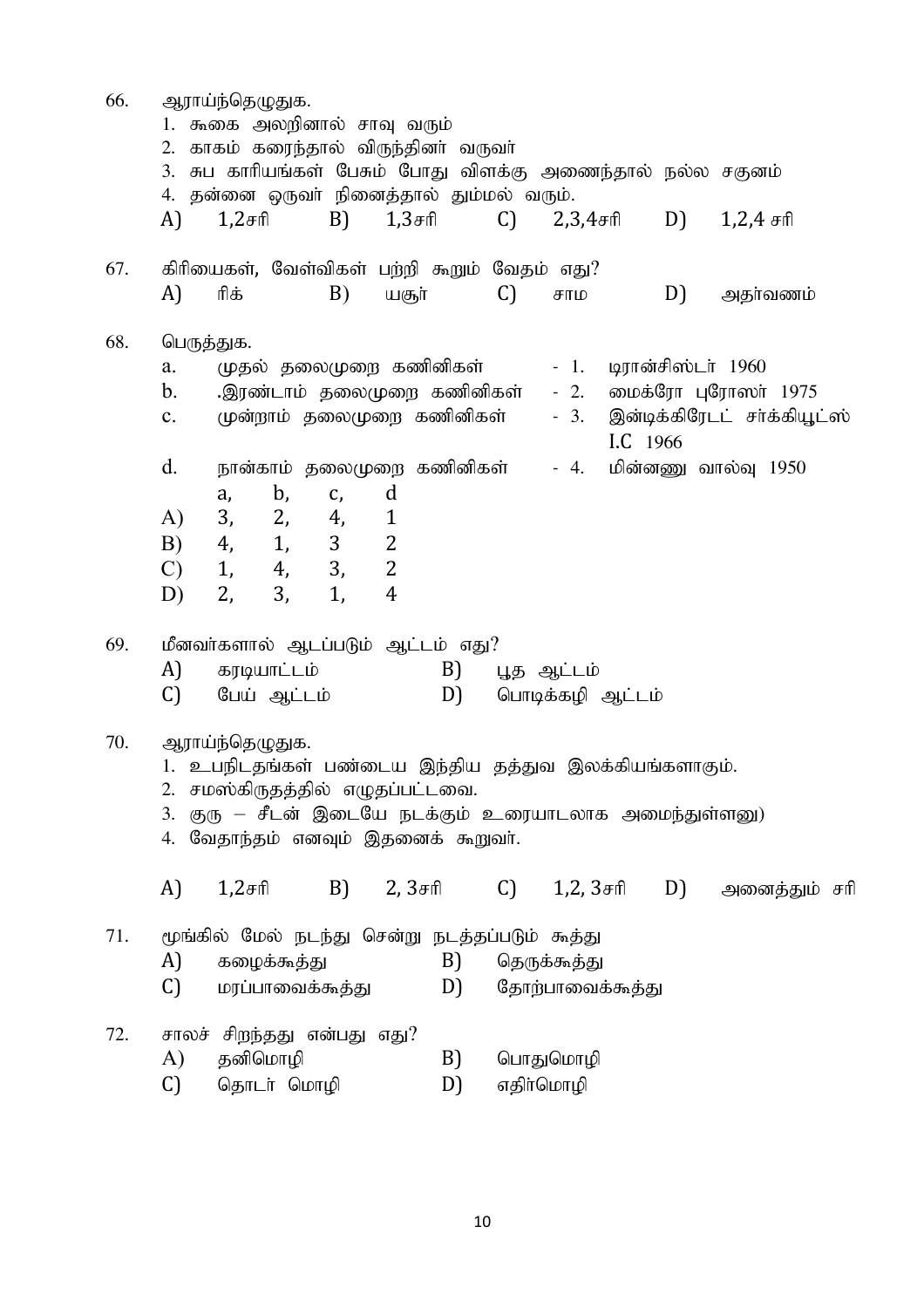| 73. | பின்வருவனவற்றுள் இராமாயணத்துடன் தொடர்புடைய பழமொழி எது?<br>A)<br>காக்கைக்கு தன் குஞ்சு பொன் குஞ்சு<br>B)<br>அகத்தின் அழகு முகத்தில் தெரியும்<br>C)<br>அணில் குஞ்சும் தன்னாலானது<br>D)<br>கண் கெட்டபின் சூரிய நமஸ்காரம்                                                                                                                                                                                                                                  |  |  |  |  |  |  |  |  |
|-----|--------------------------------------------------------------------------------------------------------------------------------------------------------------------------------------------------------------------------------------------------------------------------------------------------------------------------------------------------------------------------------------------------------------------------------------------------------|--|--|--|--|--|--|--|--|
| 74. | 'ஔவை' நாடகத்தின் ஆசிரியா் ……….<br>A)<br>இன்குலாப்<br>B)<br>தமிழ்ச்செல்வி<br>C)<br>சிற்பி<br>D) அப்துல் ரகுமான்                                                                                                                                                                                                                                                                                                                                         |  |  |  |  |  |  |  |  |
| 75. | வரிசைப்படுத்துக.<br>A)<br>தெய்வப்பெயா்த்தொகுதி, மக்கட் பெயா்த் தொகுதி, விலங்கின் பெயா்த்<br>தொகுதி, மரப்பெயர்த்தொகுதி<br>B)<br>மரப்பெயா்த் தொகுதி, விலங்கின் பெயா்த் தொகுதி, மக்கட் பெயா்த்<br>தொகுதி, தெய்வப்பெயர்த் தொகுதி<br>$\mathcal{C}$<br>விலங்கின் பெயர்த் தொகுதி, மக்கட் பெயர்த் தொகுதி, தெய்வப்பெயர்த்<br>தொகுதி,<br>மரப்பெயா்த்தொகுதி<br>D)<br>மக்கட் பெயா்த் தொகுதி, விலங்கின் பெயா்த் தொகுதி,<br>மரப்பெயர்த்தொகுதி, தெய்வப்பெயர்த் தொகுதி |  |  |  |  |  |  |  |  |
| 76. | பாரதியார் ஆசிரியராக பணியாற்றிய இதழ் எது?<br>A)<br>யங் இந்தியா B) தேசபக்தன் C) இந்தியா<br>D)<br>ஞானபானு                                                                                                                                                                                                                                                                                                                                                 |  |  |  |  |  |  |  |  |
| 77. | பின்வருவனவற்றுள் தனித்து நிற்பது?<br>A)<br>விக்கிபீடியா<br>B)<br>இ-மெயில்<br>C)<br>இன்ஸ்டாகிராம்<br>D)<br>இ- நூலகம்                                                                                                                                                                                                                                                                                                                                    |  |  |  |  |  |  |  |  |
| 78. | பொருத்துக.<br>கோயிற்கலை<br>a.<br>குமரகம்<br>1.<br>$\mathbf b$ .<br>கோவளம்<br>உப்பளம்<br>2.<br>மாமல்லபுரம்<br>3.<br>படகுவிடுதி<br>$\mathbf{c}$ .<br>d.<br>வட்டக்கோட்டை<br>கடற்கரை<br>4.<br>$\blacksquare$<br>b,<br>d<br>C,<br>a,<br>2,<br>3,<br>1,<br>A)<br>$\overline{4}$<br>3,<br>B)<br>1,<br>$\overline{2}$<br>4,<br>3,<br>2,<br>1,<br>$\boldsymbol{4}$<br>$\mathcal{C}$<br>3<br>2,<br>1,<br>D)<br>4,                                                |  |  |  |  |  |  |  |  |
| 79. | உடலை இயக்கும் சக்தி<br>எது?<br>A)<br>B)<br>C)<br>D)<br>பிரம்மம்<br>பிரபஞ்சம்<br>ஆப்தவாக்கியம்<br>ஆத்மா                                                                                                                                                                                                                                                                                                                                                 |  |  |  |  |  |  |  |  |
| 80. | கேரளத்திலுள்ள 'தேக்கடி' சுற்றுலா மையத்தின் சிறப்பு<br>A)<br>B)<br>படகுசவாரி<br>யானைசவாரி<br>C)<br>மலையேற்றம்<br>D)<br>கடற்கரை                                                                                                                                                                                                                                                                                                                          |  |  |  |  |  |  |  |  |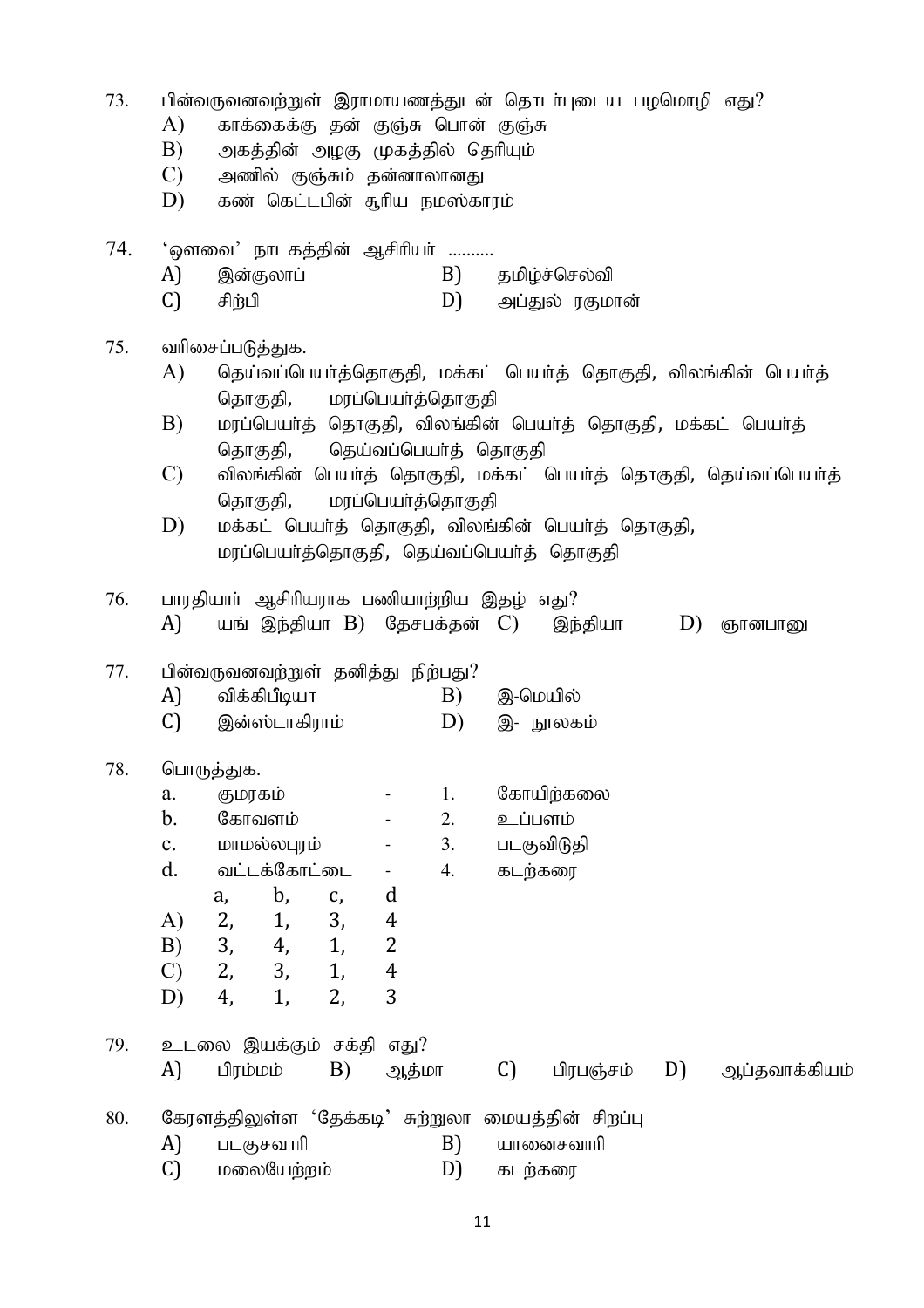| 81. | 'Menu Bar' என்பதன் தமிழாக்கம் என்ன?                                                                   |  |
|-----|-------------------------------------------------------------------------------------------------------|--|
|     | பட்டியல் பட்டை,         B)<br>A)<br>தலைப்புப் பட்டை,                                                  |  |
|     | $(C)$ வரிசைப்பட்டை, $(D)$ அட்டவணைப்பட்டை                                                              |  |
| 82. | ஆராய்ந்தெழுதுக.<br>1. இலா என்ற பெண்ணிற்கு வெண்ணெய் அப்பிய கையுடையவள் என்று<br>பொருள்                  |  |
|     | 2. இவள் வெண்ணெய் விட்டு அக்னி வளர்க்கும் மாண்புடையவள்<br>3. அக்னி தேவனின் அன்னை என்று புகழப்படுகிறாள் |  |
|     | 4. இலா என்பது தெய்வம்                                                                                 |  |
|     | A) $1,4$ $\sigma$ ffl<br>B) $3,4$ $\sigma$ ffl                                                        |  |
|     | $C$ ) 1,2,3 $\sigma$ ffl<br>D) அனைத்தும் சரி                                                          |  |
| 83. | அமைப்பியல் என்பது ஆங்கிலத்தில்  எனப்படுகிறது.                                                         |  |
|     | Structuralism B) Surrealism<br>A)                                                                     |  |

- C) Symbolism D) Modernism
- 84. காலவரிசைப்படுத்துக.
	- $A$ ) இலக்கிய விமரிசனம், விமரிசனக் கலை, இலக்கியக் கலை, திறனாய்வுக் கலை
	- $B$ ) விமரிசனக் கலை, இலக்கிய விமரிசனம், இலக்கியக் கலை, திறனாய்வுக் கலை
	- $C$ ) விமரிசனக் கலை, இலக்கியக் கலை, திறனாய்வுக் கலை, இலக்கிய விமரிசனம்
	- $D$ ) இலக்கியக் கலை, திறனாய்வுக் கலை, இலக்கிய விமரிசனம், விமரிசனக் கலை

## 85. பண்பாட்டு மானிடவியல் என்னும் நூலின் ஆசிரியா் யாா்?

- $\mathbf{A}$ ) பக்கவக்சல பாரகி  $\mathbf{B}$ ) சுப்பிரபாரகி மணியன்
- $C$ ) சு.வெங்கடேசன்  $D$ ) தர்மராஜன்

#### 86. ஆராய்ந்தெழுதுக.

- 1. இதழியலின் தந்தை என்றுியப்படுபவர் ஜீலியஸ் சீசர்
- 2. அசோகரின் கல்வெட்டுக்களை இதழ்களின் முன்னோடியாகக் கொள்ளலாம்.
- 3. கி.பி.1790 இல் அரேபியா்கள் பாக்தாதில் காகித ஆலை நிறுவினா்
- 4. தமிழ்நாட்டில் முதல் அச்சகம் தரங்கம்பாடியில் அமைக்கப்பட்டது.

| $(A)$ 1,3 $\sigma$ fi | B) $2,3 \text{cm}$ |
|-----------------------|--------------------|
| $C) 1,2,4$ சரி        | D) அனைத்தும் சரி   |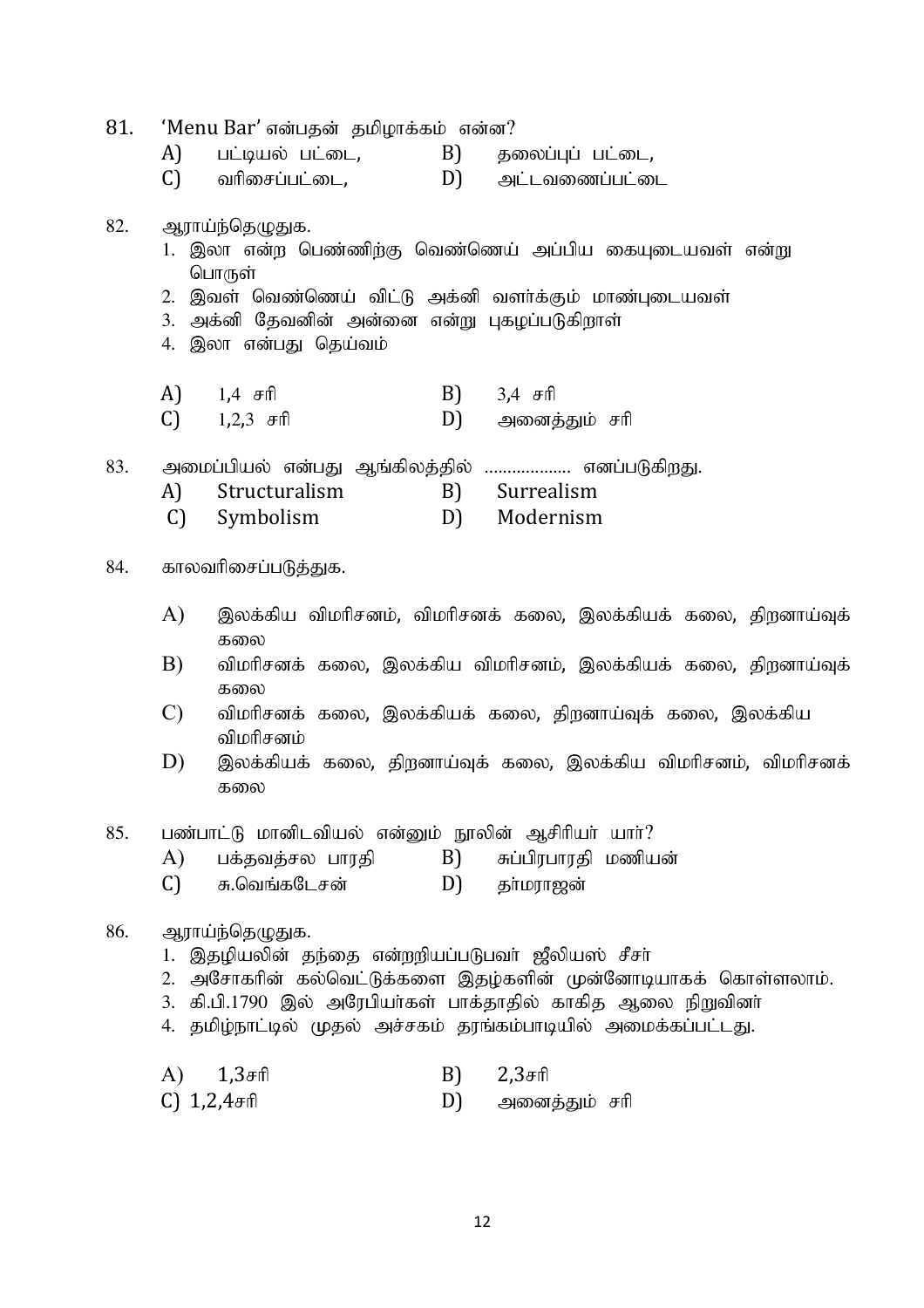87. பொருத்துக. தேவராட்டம் காளியின் வேடம் 1. a.  $\blacksquare$ காவடியாட்டம்  $\overline{2}$ . மாரியம்மன்  $\mathbf{b}$ .  $\blacksquare$ கரகாட்டம்  $\mathbf{c}$ . 3. முருகன்  $\mathsf{d}$ சிம்ம ஆட்டம் சக்கமாகேவி  $\overline{4}$ .  $\mathbb{Z}^2$  $\mathbf{b}$ .  $C,$  $\mathbf d$  $a_{\rm}$ 3,  $\bf{A}$ 2. 4.  $\mathbf{1}$ 2.  $B)$ 3. 4.  $\mathbf{1}$ 1,  $\overline{2}$  $\mathcal{C}$ 3, 4,  $D)$ 4, 3, 2.  $\mathbf{1}$ 88. பின்வருவனவற்றுள் வேறுபட்டு நிற்பது எது?  $B$ ) பள்ளிக்கொண்டபாம்  $\bf{A}$ மாப்பசு  $\mathcal{C}$ வன்மம் D) சிலநேரங்களில் சில மனிதர்கள் 89. பின்நவீனத்துவத்தின் காலகட்டம் எது? A) 18 ஆம் நூற்றாண்டு B) 19 ஆம் நூற்றாண்டு  $\mathcal{C}$ 20 ஆம் நூற்றாண்டு D)  $21$  ஆம் நூற்றாண்டு கலிக்கியக் கிறனாய்வாளாரக போற்றப்படுபவர் யார்?  $90.$ ராஜ்கௌதமன் அழகிய பெரியவன்  $\bf{A}$ B)  $\mathcal{C}$ கைலாசபகி  $D$ ) கி.சு.நடாரசன் 91. ஆராய்ந்தெழுதுக. 1. நவீனத்துவம் என்பது பழமையை மாற்றி புதுமையில் ஆக்குவது 2. பழமையை முற்றிலுமாக நவீனத்துவத்தால் அழிக்கமுடியவில்லை 3. பழமைக்கும் புதுமைக்கும் போராட்டம் நிகழ்வதில்லை 4. கலை இலக்கியத்தில் நவீனத்துவத்தால் மாறுபாடு ஏற்படவில்லை.  $\bf{A}$  $2.3$ சரி  $B$ )  $1.3 \text{ }\mathsf{f}$  $\mathcal{C}$  $1.2 \text{ H}$ D) அனைத்தும் சரி 92. பனுவலை மையமிட்டு அமைகின்ற பெண்ணியத் திறனாய்வு எது? மார்க்ஸியப் பெண்ணியம் B) அமெரிக்கப் பெண்ணியம்  $\bf{A}$  $\mathcal{C}$ மிகவாகப் பெண்ணியம் பிரெஞ்சுப் பெண்ணியம் D) கலைஞர் என்று தம் பெயரை மாற்றிக்கொண்ட தமிழறிஞர் யார்? 93. பரிதிமார் கலியாணசுந்தரனாா் மறைமலையடிகள் A) B)  $\mathcal{C}$ சூரியநாராயண சாஸ்திரி D) நீலகண்ட சாஸ்திரி திருக்குறளை இலத்தீன் மொழியில் மொழிபெயர்த்தவர் 94.  $\bf{A}$ பெஸ்கி பாதிரியாா் B) ஜி.யு)போப்  $\mathcal{C}$ எல்லீஸ் D) கால்டுவெல்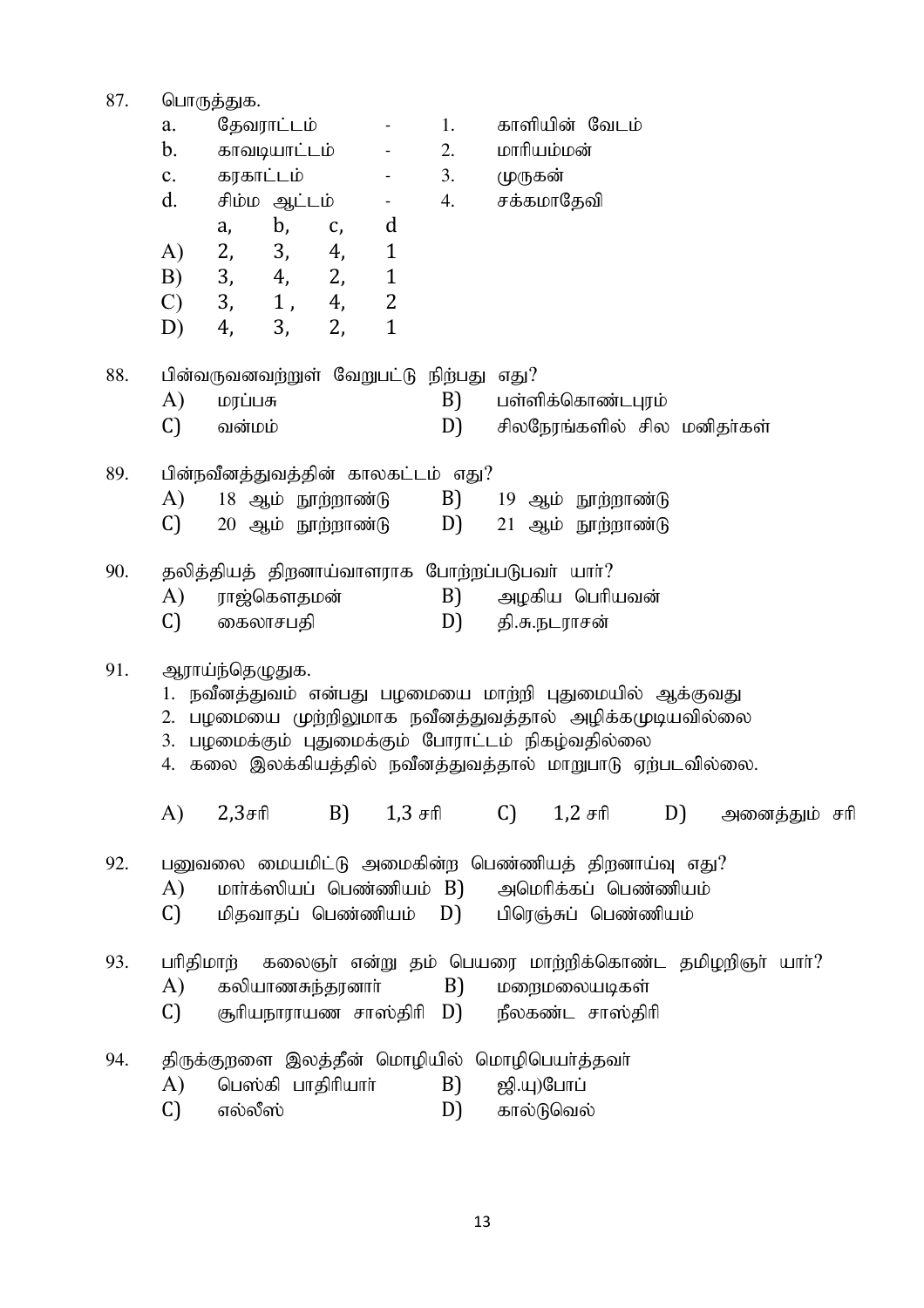| 95.  | A)<br>$\mathcal{C}$                                                                                                                                                                                                                                                                                                                                             | நிலத்தில் நடுவதைப் போன்றது' என்று கூறியவா் யாா்?<br>ஜீரிலோத்மன்<br>காசிம் அமின்                                                                                                                                                                                                                                     |                                                                                                         | B)<br>D)             | லெனார்டு      | ஏ.கே.இராமனுஜம்                                            |    | செய்யுள் மொழிபெயா்ப்பை 'ஒரு நிலத்துப் பயிரை வேரோடு பறித்து வோறொரு |  |
|------|-----------------------------------------------------------------------------------------------------------------------------------------------------------------------------------------------------------------------------------------------------------------------------------------------------------------------------------------------------------------|---------------------------------------------------------------------------------------------------------------------------------------------------------------------------------------------------------------------------------------------------------------------------------------------------------------------|---------------------------------------------------------------------------------------------------------|----------------------|---------------|-----------------------------------------------------------|----|-------------------------------------------------------------------|--|
| 96.  | a.<br>$\mathbf{b}$ .<br>$\mathbf{c}$ .<br>d.<br>A)<br>B)<br>$\mathcal{C}$<br>D)                                                                                                                                                                                                                                                                                 | பொருத்துக.<br>Poetics<br>Light of Asia<br>Paradise Lost<br>Secret way<br>b,<br>a,<br>C,<br>3,<br>2,<br>4,<br>3,<br>2, 1,<br>4, 1,<br>3,<br>3,<br>1,<br>4,                                                                                                                                                           | $\blacksquare$<br>$\sim 100$<br>d<br>$\mathbf{1}$<br>$\overline{4}$<br>$\overline{c}$<br>$\overline{2}$ | 1.<br>2.<br>3.<br>4. |               | ஆசிய ஜோதி<br>மனோன்மணீயம்<br>சொர்க்க நீக்கம்<br>கவிதையியல் |    |                                                                   |  |
| 97.  | A)<br>$\mathcal{C}$                                                                                                                                                                                                                                                                                                                                             | பெருங்கதையின் மூலநூல் எது?<br>ஸ்ரீபுராணம்<br>பிருகத்கதா                                                                                                                                                                                                                                                             |                                                                                                         | B)<br>D)             |               | பிரபுலிங்கலீலா                                            |    |                                                                   |  |
| 98.  |                                                                                                                                                                                                                                                                                                                                                                 | தம்மபாதம்<br>ஆராய்ந்தெழுதுக.<br>1. ஆய்தல் என்ற சொல் தொல்காப்பியா் காலத்திலிருந்து இன்றுவரை<br>வழக்கற்று விடாத சொல்லாகும்.<br>2. ஆராய்பவனைத் திவாகர நிகண்டு அறிஞன் எனக் குறிக்கின்றது.<br>3. ஆராய்வான் என்ற சொல்லையும் திருவள்ளுவர் பயன்படுத்துகிறார்.<br>4. நட்புக்கொள்ளுமுன் ஆராய்ச்சி வேண்டுமென்பா் திருவள்ளுவா். |                                                                                                         |                      |               |                                                           |    |                                                                   |  |
|      | A)                                                                                                                                                                                                                                                                                                                                                              | $1,2$ சரி                                                                                                                                                                                                                                                                                                           | B)<br>$2,3$ சரி                                                                                         |                      | $\mathcal{C}$ | $1,3,4$ சரி                                               | D) | அனைத்தும் சரி                                                     |  |
| 99.  | வரிசைப்படுத்துக.<br>A)<br>தரவுகளைத் தொகுத்தல், பகுத்தாராய்தல், இயல்பிரித்தல்,<br>துணைநூற்பட்டியல்<br>B)<br>பகுத்தாராய்தல், இயல்பிரித்தல், துணைநூற்பட்டியல், தரவுகளைத்<br>தொகுத்தல்<br>$\mathcal{C}$<br>பகுத்தாராய்தல், இயல்பிரித்தல், தரவுகளைத் தொகுத்தல்,<br>துணைநூற்பட்டியல்<br>D)<br>தரவுகளைத் தொகுத்தல், பகுத்தாராய்தல், துணைநூற்பட்டியல்,<br>இயல்பிரித்தல் |                                                                                                                                                                                                                                                                                                                     |                                                                                                         |                      |               |                                                           |    |                                                                   |  |
| 100. | A)                                                                                                                                                                                                                                                                                                                                                              | வீரநிலைக் காலச் செய்யுள் என்னும் ஆய்வு நூலின் ஆசிரியா் யாா்?<br>சி.எம்.பௌரா                                                                                                                                                                                                                                         |                                                                                                         | B)                   | உ.வே.சா       |                                                           |    |                                                                   |  |

 $C)$ என்.கே.சாட்விக்  $\overline{D}$ ) மு.வ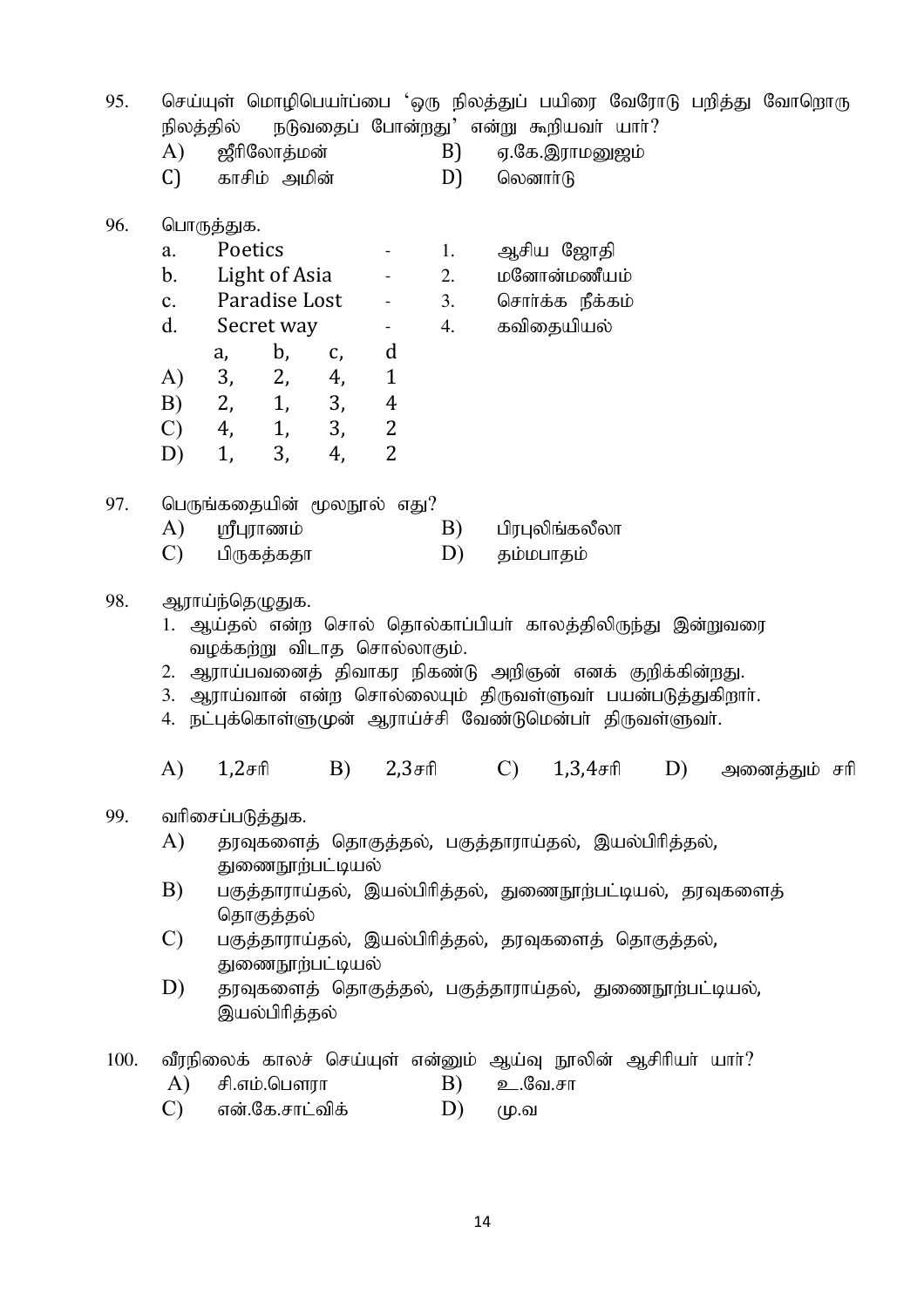101. தொல்காப்பியா் கூறும் ஆய்வு நுணுக்கத்தை வரிசைப்படுத்துக.

- A) ஓய்தல், நிழத்தல், சாஅய், ஆய்தல்
- $B$ ) சாஅய், ஆய்தல், ஓய்தல், நிழத்தல்
- $(C)$  ஓய்தல், ஆய்தல், நிழத்தல், சாஅய்
- $D$ ) ஆய்தல், ஓய்தல், நிழத்தல், சாஅய்
- $102.$  முச்சங்கம் பற்றி முதலில் கூறிய நூல் எது?
	- $A)$  தொல்காப்பியம்
	- $\,$ B) நன்றால்
	- $C$ ) இறையனார் அகப்பொருள்
	- $D$ ) கண்டியலங்காாம்

|  | $103$ . 'ஆட்டனத்தி ஆதிமந்தி' என்னும் நூலின் ஆசிரியா்? |  |  |  |  |
|--|-------------------------------------------------------|--|--|--|--|
|--|-------------------------------------------------------|--|--|--|--|

- A) கண்ணதாசன் B) புதுமைபித்தன்
- $(C)$  வல்லிக்கண்ணன்  $(D)$  மறைமலையடிகள்
- $104.$  பொருத்துக.

| பதித பங்கஜம்        |  | தோம  |
|---------------------|--|------|
| வா்த்தமானப்புத்தகம் |  | தகழி |

- c. இந்துலேக 3. ஸி.வி.ராமன் பிள்ளை
- d. தா்மராஜா் - 4. சந்துமேனோன்
	- a, b, c, d
- A) 4, 1, 3, 2
- B) 3, 2, 4, 1
- C) 1, 3, 4, 2
- D) 2, 1. 4, 3

#### $105.$  வரிசைப்படுத்துக.

- A) தும்பை, வெட்சி, வஞ்சி, உழிஞை
- $B$ ) வெட்சி, வஞ்சி, உழிஞை, தும்பை
- $C$ ) வஞ்சி, வெட்சி, தும்பை, உழிஞை
- $D$ ) உழிஞை, வஞ்சி, வெட்சி, தும்பை

### 106. ஆராய்ந்தெழுதுக.

- 1. மொகஞ்சதாரோ வுரப்பா ஆகிய இரு நகரங்கள் இந்தியாவில் உள்ளனு)
- 2. மொகஞ்சதாரோ ஆதிகாலத்தில் சிறப்புற்று விளங்கியது.
- 3. மொஹஞ்சதாரோ இன்றும் செல்வ செழிப்பில் உள்ளது
- 4. மொகஞ்சகாரோவில் வெளிநாட்டு வணிகம் நடைபொவில்லை.

A) 1,3சரி B) 1,4சரி C) 1,2சரி D) 2,3சரி

- $107.$   $1498$  இல் இந்தியாவை வந்தடைந்த போர்ச்சுகீசிய மாலுமி யார்?
	- $A$ ) யுவான் சுவாங்,  $B$ ) வாஸ்கோட காமா
	- $(C)$  பாதிரி டீ காங்டா  $(D)$  ஆபிரகாம் ரோசர்
- 'காமாக்கக்கனார்
- 
- 
-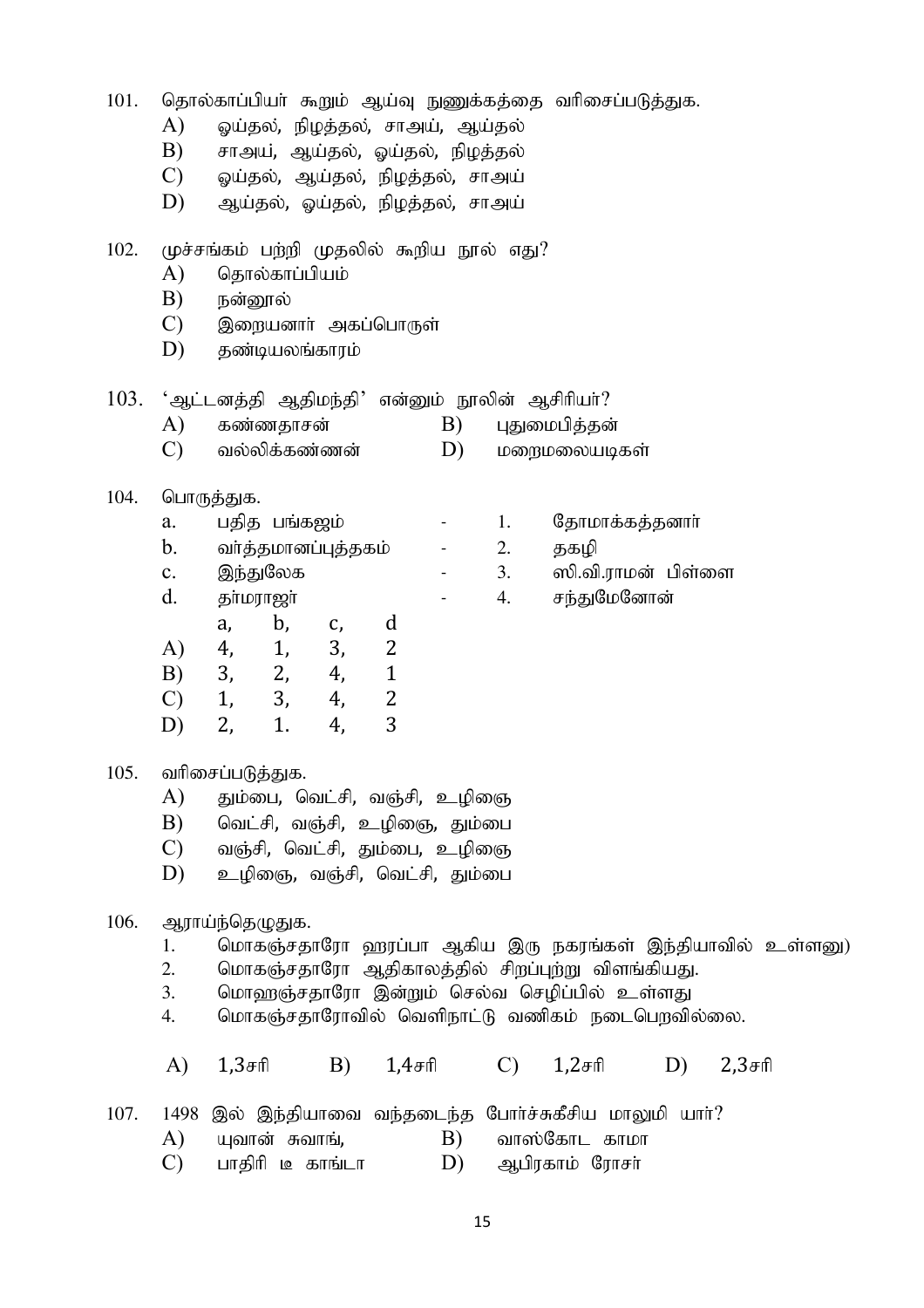| 108. | பிரெஞ்சுக் கிழக்கிந்தியக் கம்பெனி தோற்றுவிக்கப்பட்ட ஆண்டு?<br>கி.பி 1602 B) கி.பி 1601 C) கி.பி.1603<br>D)<br>A)<br>கி.பி.1600                                                                                                                                                        |  |  |  |  |  |
|------|---------------------------------------------------------------------------------------------------------------------------------------------------------------------------------------------------------------------------------------------------------------------------------------|--|--|--|--|--|
| 109. | ''திருமகள் போல பெருநிலச் செல்வியும்'' இக்கல்வெட்டு யாருடைய<br>மெய்கீா்த்தியைக் கூறுகிறது?<br><b>B</b> )<br>இராஜேந்திரசோழன்<br>A)<br>இராஜராஜசோழன்<br>D)<br>கரிகாற்சோழன்<br>C) விசாலாயசோழன்                                                                                             |  |  |  |  |  |
| 110. | சேரநாட்டின் துறைமுகம் எது?<br>$\mathcal{C}$<br>A)<br>தொண்டி<br><b>B</b> )<br>D)<br>வஞ்சி<br>பூம்புகாா்<br>கரூர்                                                                                                                                                                       |  |  |  |  |  |
| 111. | மலையாள மொழியின் முதல் இலக்கண நூல் எது?<br>லீலா திலகம்<br>B)<br>கேரள பாணினீயம்<br>A)<br>$\mathcal{C}$<br>கேரளகௌமுதி<br>D) குண்டர்ட் இலக்கணம்                                                                                                                                           |  |  |  |  |  |
| 112. | ஆராய்ந்தெழுதுக.<br>1. முப்பெருங்கவிஞர்களில் ஒருவர் குமாரனாசான்<br>2. வீணபூவு காவியம் இவரால் இயற்றபட்டது<br>3. இவருக்கு ஞானபீட பரிசு கிடைத்துள்ளது.<br>4. பிறா் கவிதையினின்று இவரை வேறுபடுத்துவது தத்துவச்சிந்தனை ஆகும்                                                                |  |  |  |  |  |
| 113. | B) 2, 3 சரி C) 1, 2,4 சரி D) அனைத்தும் சரி<br>A) 1, 3 சரி<br>உலகிலுள்ள தமிழ்ச்சுவடிகளுக்கு அகராதி தயாரித்து வெளியிட்ட<br>பல்கலைக்கழகம் எது?<br>A)<br>தமிழ்ப் பல்கலைக்கழகம்<br>B)<br>பெரியார் பல்கலைக்கழகம்<br>$\mathcal{C}$ )<br>கேரளப் பல்கலைக்கழகம்<br>D)<br>சென்னைப் பல்கலைக்கழகம் |  |  |  |  |  |
| 114. | தமிழ்நாட்டில் அகழ்வாராய்சி நடைபெற்ற இடம்<br>A)<br>அரிக்கமேடு<br>B)<br>மசூலிப்பட்டணம்<br>$\mathcal{C}$<br>D)<br>தஞ்சாவூர்<br>பட்டணம்                                                                                                                                                   |  |  |  |  |  |
| 115. | வரிசைப்படுத்துக.<br>A)<br>தோடு, மடல், ஓலை, ஏடு, இதழ்<br>B)<br>மடல், ஓலை, ஏடு, இதழ், தோடு<br>C)<br>ஓலை, ஏடு, இதழ், தோடு, மடல்<br>D)<br>ஏடு, இதழ், தோடு, மடல், ஓலை                                                                                                                      |  |  |  |  |  |
| 116. | இணை, கற்றை, கட்டு, பொத்தகம் என்னும் பெயா்களில் வழங்கப்படுவது<br>B)<br>A)<br>புத்தகம்<br>$\mathcal{C}$<br>நூல்<br>D)<br>இலக்கணம்<br>சுவடி                                                                                                                                              |  |  |  |  |  |